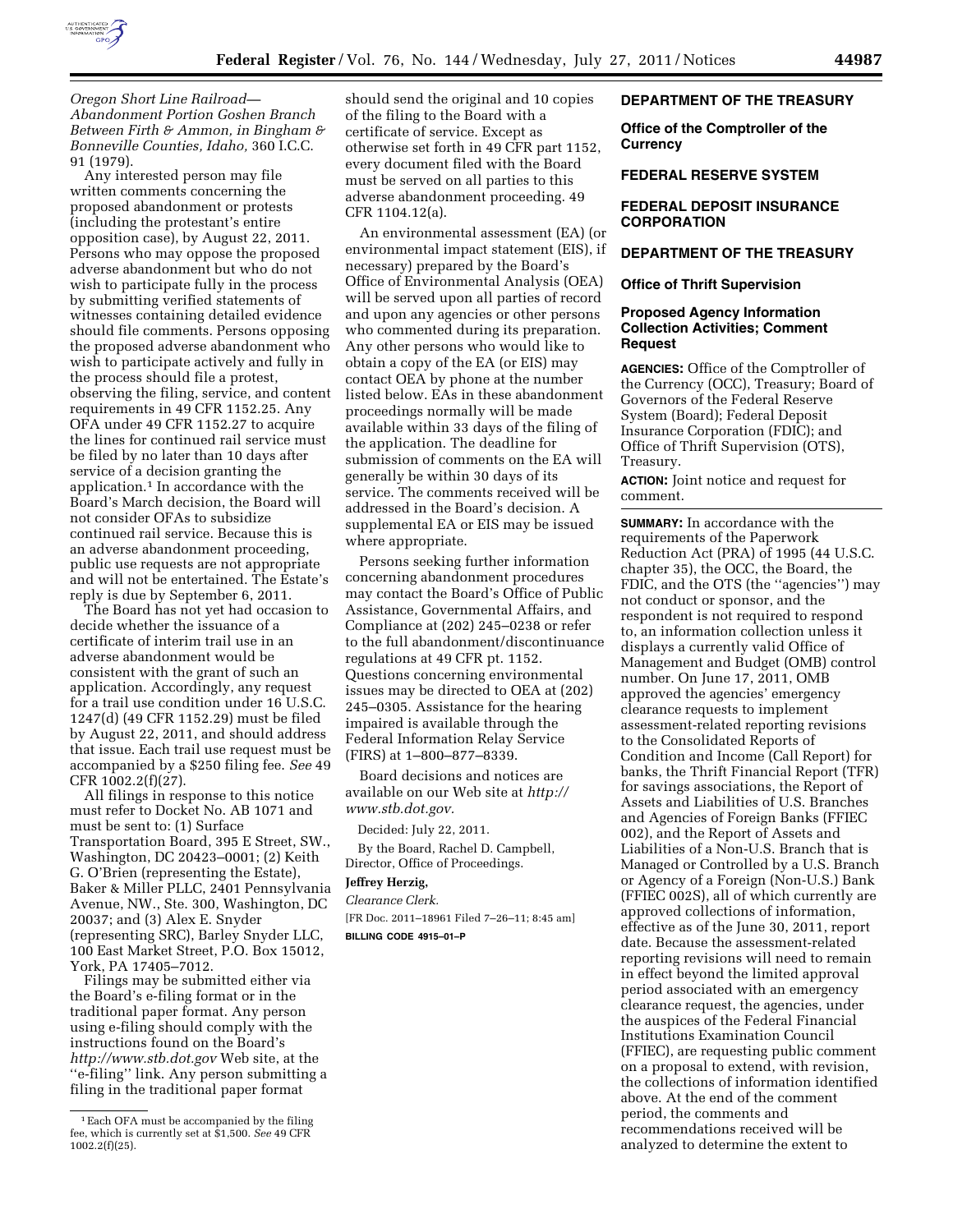which the FFIEC and the agencies should modify the proposed revisions prior to giving final approval. The agencies will then submit the revisions to OMB for review and approval.

**DATES:** Comments must be submitted on or before September 26, 2011.

**ADDRESSES:** Interested parties are invited to submit written comments to any or all of the agencies. All comments, which should refer to the OMB control number(s), will be shared among the agencies. However, Title II of the Dodd-Frank Wall Street Reform and Consumer Protection Act (the Dodd-Frank Act), which was signed into law on July 21, 2010,1 abolishes the OTS, provides for its integration with the OCC effective as of July 21, 2011, and transfers the OTS's functions to the OCC, the Board, and the FDIC. Hence, comments submitted in response to this proposal on or after July 21, 2011, should be addressed to any or all of the agencies other than the OTS.

*OCC:* You should direct all written comments to: Communications Division, Office of the Comptroller of the Currency, Mailstop 2–3, *Attention*: 1557–0081, 250 E Street, SW., Washington, DC 20219. In addition, comments may be sent by fax to (202) 874–5274, or by electronic mail to *[regs.comments@occ.treas.gov](mailto:regs.comments@occ.treas.gov)*. You may personally inspect and photocopy comments at the OCC, 250 E Street, SW., Washington, DC 20219. For security reasons, the OCC requires that visitors make an appointment to inspect comments. You may do so by calling (202) 874–4700. Upon arrival, visitors will be required to present valid government-issued photo identification and to submit to security screening in order to inspect and photocopy comments.

*Board:* You may submit comments, which should refer to ''Consolidated Reports of Condition and Income (FFIEC 031 and 041)'' or ''Report of Assets and Liabilities of U.S. Branches and Agencies of Foreign Banks (FFIEC 002) and Report of Assets and Liabilities of a Non-U.S. Branch that is Managed or Controlled by a U.S. Branch or Agency of a Foreign (Non-U.S.) Bank (FFIEC 002S),'' by any of the following methods:

• *Agency Web Site*: *[http://](http://www.federalreserve.gov)  [www.federalreserve.gov](http://www.federalreserve.gov)*. Follow the instructions for submitting comments at: *[http://www.federalreserve.gov/](http://www.federalreserve.gov/generalinfo/foia/ProposedRegs.cfm)  [generalinfo/foia/ProposedRegs.cfm](http://www.federalreserve.gov/generalinfo/foia/ProposedRegs.cfm)*.

• *Federal eRulemaking Portal*: *[http://](http://www.regulations.gov)  [www.regulations.gov](http://www.regulations.gov)*. Follow the instructions for submitting comments.

• *E-mail*:

*[regs.comments@federalreserve.gov](mailto:regs.comments@federalreserve.gov)*. Include reporting form number in the subject line of the message.

• *FAX*: (202) 452–3819 or (202) 452– 3102.

• *Mail*: Jennifer J. Johnson, Secretary, Board of Governors of the Federal Reserve System, 20th Street and Constitution Avenue, NW., Washington, DC 20551.

All public comments are available from the Board's Web site at *[http://](http://www.federalreserve.gov/generalinfo/foia/ProposedRegs.cfm) [www.federalreserve.gov/generalinfo/](http://www.federalreserve.gov/generalinfo/foia/ProposedRegs.cfm) [foia/ProposedRegs.cfm](http://www.federalreserve.gov/generalinfo/foia/ProposedRegs.cfm)* as submitted, unless modified for technical reasons. Accordingly, your comments will not be edited to remove any identifying or contact information. Public comments may also be viewed electronically or in paper in Room MP–500 of the Board's Martin Building (20th and C Streets, NW.) between 9 a.m. and 5 p.m. on weekdays.

*FDIC*: You may submit comments, which should refer to ''Consolidated Reports of Condition and Income, 3064– 0052,'' by any of the following methods:

• *Agency Web Site*: *[http://](http://www.fdic.gov/regulations/laws/federal/propose.html)  [www.fdic.gov/regulations/laws/federal/](http://www.fdic.gov/regulations/laws/federal/propose.html) [propose.html](http://www.fdic.gov/regulations/laws/federal/propose.html)*. Follow the instructions for submitting comments on the FDIC Web site.

• *Federal eRulemaking Portal*: *[http://](http://www.regulations.gov)  [www.regulations.gov](http://www.regulations.gov)*. Follow the instructions for submitting comments.

• *E-mail*: *[comments@FDIC.gov](mailto:comments@FDIC.gov)*. Include ''Consolidated Reports of Condition and Income, 3064–0052'' in the subject line of the message.

• *Mail*: Gary A. Kuiper, (202) 898– 3877, Counsel, *Attn*: Comments, Room F–1086, Federal Deposit Insurance Corporation, 550 17th Street, NW., Washington, DC 20429.

• *Hand Delivery*: Comments may be hand delivered to the guard station at the rear of the 550 17th Street Building (located on F Street) on business days between 7 a.m. and 5 p.m.

*Public Inspection*: All comments received will be posted without change to *[http://www.fdic.gov/regulations/laws/](http://www.fdic.gov/regulations/laws/federal/propose.html)  [federal/propose.html](http://www.fdic.gov/regulations/laws/federal/propose.html)* including any personal information provided. Comments may be inspected at the FDIC Public Information Center, Room E– 1002, 3501 Fairfax Drive, Arlington, VA 22226, between 9 a.m. and 5 p.m. on business days.

*OTS*: You may submit comments, identified by ''1550–0023 (*TFR*: Schedule DI Revisions),'' by any of the following methods:

• *Federal eRulemaking Portal*: *[http://](http://www.regulations.gov)  [www.regulations.gov](http://www.regulations.gov)*. Follow the instructions for submitting comments. • *E-mail address:* 

*[infocollection.comments@ots.treas.gov.](mailto:infocollection.comments@ots.treas.gov)* 

Please include ''1550–0023 (TFR: Schedule DI Revisions)'' in the subject line of the message and include your name and telephone number in the message.

• *Mail*: Information Collection Comments, Chief Counsel's Office, Office of Thrift Supervision, 1700 G Street, NW., Washington, DC 20552, *Attention*: ''1550–0023 (TFR: Schedule DI Revisions).''

• *Hand Delivery/Courier*: Guard's Desk, East Lobby Entrance, 1700 G Street, NW., from 9 a.m. to 4 p.m. on business days, Attention: Information Collection Comments, Chief Counsel's Office, *Attention*: ''1550–0023 (TFR: Schedule DI Revisions).''

*Instructions*: All submissions received must include the agency name and OMB Control Number for this information collection.

Additionally, commenters may send a copy of their comments to the OMB desk officer for the agencies by mail to the Office of Information and Regulatory Affairs, U.S. Office of Management and Budget, New Executive Office Building, Room 10235, 725 17th Street, NW., Washington, DC 20503, or by fax to (202) 395–6974.

**FOR FURTHER INFORMATION CONTACT:** For further information about the revisions discussed in this notice, please contact any of the agency clearance officers whose names appear below. In addition, copies of the Call Report, FFIEC 002, and FFIEC 002S forms can be obtained at the FFIEC's Web site (*[http://](http://www.ffiec.gov/ffiec_report_forms.htm) [www.ffiec.gov/ffiec](http://www.ffiec.gov/ffiec_report_forms.htm)*\_*report*\_*forms.htm*). Copies of the TFR can be obtained from the OTS's Web site (*[http://](http://www.ots.treas.gov/main.cfm?catNumber=2&catParent=0) [www.ots.treas.gov/](http://www.ots.treas.gov/main.cfm?catNumber=2&catParent=0)* 

*[main.cfm?catNumber=2&catParent=0](http://www.ots.treas.gov/main.cfm?catNumber=2&catParent=0)*). *OCC*: Mary Gottlieb, OCC Clearance Officer, (202) 874–5090, Legislative and Regulatory Activities Division, Office of the Comptroller of the Currency, 250 E Street, SW., Washington, DC 20219.

*Board*: Cynthia Ayouch, Acting Federal Reserve Board Clearance Officer, (202) 452–3829, Division of Research and Statistics, Board of Governors of the Federal Reserve System, 20th and C Streets, NW., Washington, DC 20551. Telecommunications Device for the Deaf (TDD) users may call (202) 263–4869.

*FDIC*: Gary A. Kuiper, Counsel, (202) 898–3877, Legal Division, Federal Deposit Insurance Corporation, 550 17th Street, NW., Washington, DC 20429.

*OTS*: Ira L. Mills, OTS Clearance Officer, at *[Ira.Mills@ots.treas.gov,](mailto:Ira.Mills@ots.treas.gov)* (202) 906–6531, Regulations and Legislation Division, Chief Counsel's Office, Office of Thrift Supervision, 1700 G Street, NW., Washington, DC 20552.

<sup>1</sup>Public Law 111–203, 124 Stat. 1376 (July 21, 2010).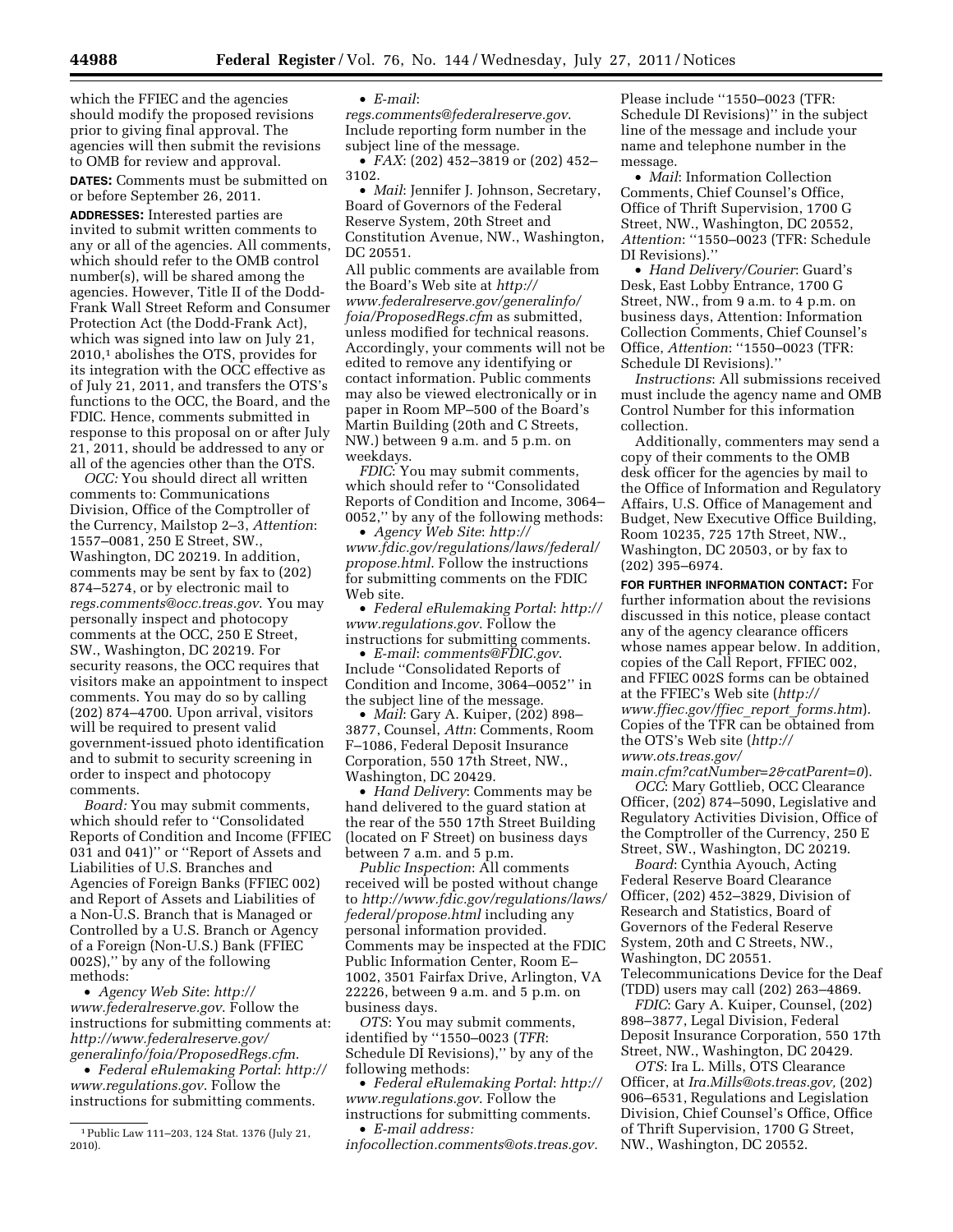**SUPPLEMENTARY INFORMATION:** The agencies are proposing to revise and extend for three years the Call Report, the TFR, the FFIEC 002, and the FFIEC 002S, which currently are approved collections of information.2

1. *Report Title*: Consolidated Reports of Condition and Income (Call Report).

*Form Number*: Call Report: FFIEC 031 (for banks with domestic and foreign offices) and FFIEC 041 (for banks with domestic offices only).

*Frequency of Response*: Quarterly. *Affected Public*: Business or other forprofit.

OCC:

*OMB Number*: 1557–0081.

- *Estimated Number of Respondents*: 1,427 national banks.
- *Estimated Time per Response*: 53.38 burden hours.

*Estimated Total Annual Burden*: 304,693 burden hours.

Board:

*OMB Number*: 7100–0036.

*Estimated Number of Respondents*: 826 state member banks.

*Estimated Time per Response*: 55.47 burden hours.

*Estimated Total Annual Burden*: 183,273 burden hours.

FDIC:

*OMB Number*: 3064–0052.

*Estimated Number of Respondents*:

4,687 insured state nonmember banks. *Estimated Time per Response*: 40.47 burden hours.

*Estimated Total Annual Burden*:

758,732 burden hours. The estimated times per response shown above for the Call Report

represent the estimated ongoing reporting burden associated with the preparation of this report after institutions make the necessary recordkeeping and systems changes to enable them to generate the data required to be reported in the assessment-related data items that are the subject of this proposal. The estimated time per response is an average that varies by agency because of differences in the composition of the institutions under each agency's supervision (e.g., size distribution of institutions, types of activities in which they are engaged, and existence of foreign offices). These factors determine the specific Call Report data items in which an individual institution will

have data it must report. The average ongoing reporting burden for the Call Report is estimated to range from 17 to 700 hours per quarter, depending on an individual institution's circumstances.

2. *Report Title*: Thrift Financial Report (TFR).

*Form Number*: OTS 1313 (for savings associations).

*Frequency of Response*: Quarterly; Annually.

*Affected Public*: Business or other forprofit.

OTS:

*OMB Number*: 1550–0023. *Estimated Number of Respondents*: 724 savings associations.

*Estimated Time per Response*: 60.3 hours average for quarterly schedules and 1.6 hours average for schedules required only annually plus recordkeeping of an average of one hour per quarter.

*Estimated Total Annual Burden*: 182,166 burden hours.

3. *Report Titles*: Report of Assets and Liabilities of U.S. Branches and Agencies of Foreign Banks; Report of Assets and Liabilities of a Non-U.S. Branch that is Managed or Controlled by a U.S. Branch or Agency of a Foreign (Non-U.S.) Bank

*Form Numbers*: FFIEC 002; FFIEC 002S

Board:

*OMB Number*: 7100–0032 *Frequency of Response*: Quarterly *Affected Public*: U.S. branches and agencies of foreign banks

*Estimated Number of Respondents*: FFIEC 002–236; FFIEC 002S–57

*Estimated Time per Response*: FFIEC 002–25.43 hours; FFIEC 002S–6 hours

*Estimated Total Annual Burden*: FFIEC 002–24,003 hours; FFIEC 002S– 1,368 hours

As previously stated with respect to the Call Report, the burden estimates shown above are for the quarterly filings of the Call Report, the TFR, and the FFIEC 002/002S reports. The initial burden arising from implementing recordkeeping and systems changes to enable insured depository institutions to report the applicable assessment-related data items that have been added to these regulatory reports will vary significantly. For the vast majority of the nearly 7,600 insured depository institutions, including the smallest institutions, this initial burden will be nominal because only three of the new data items will be relevant to them and the amounts to be reported can be carried over from amounts reported elsewhere in the report.

At the other end of the spectrum, many of the new data items are applicable only to about 110 large and highly complex institutions (as defined in the FDIC's assessment regulations). To achieve consistency in reporting across this group of institutions, the instructions for these new data items, which are drawn directly from definitions contained in the FDIC's assessment regulations (as amended in February 2011), are prescriptive. Transition guidance has been provided for the two categories of higher-risk assets (subprime and leveraged loans) for which large and highly complex institutions have indicated that their data systems do not currently enable them to identify individual assets meeting the FDIC's definitions that will be used for assessment purposes only. The transition guidance provides time for large and highly complex institutions to revise their data systems to support the identification and reporting of assets in these two categories on a going-forward basis. The guidance also permits these institutions to use existing internal methodologies developed for supervisory purposes to identify existing assets (and, in general, assets acquired during the transition period) that would be reportable in these higher-risk asset categories on an ongoing basis.

Before the agencies submitted emergency clearance requests to OMB for approval of the assessment-related reporting revisions that are the subject to this notice, the agencies had published an initial PRA notice on March 16, 2011, requesting comment on these revisions. Comments submitted in response to the agencies' initial PRA notice that addressed the initial burden that large and highly complex institutions would incur to identify assets meeting the definitions of subprime and leveraged loans in the FDIC's assessment regulations were written in the context of applying these definitions to all existing loans. The transition guidance created for these loans is intended to mitigate the initial data capture and systems burden that institutions would otherwise incur. Thus, the initial burden associated with implementing the recordkeeping and systems changes necessary to identify assets reportable in these two higherrisk asset categories will be significant for the approximately 110 large and highly complex institutions, but the agencies are currently unable to estimate the amount of this initial burden. Large and highly complex institutions will also experience additional initial burden in connection with implementing systems changes to support their ability to report the other new assessment-related items applicable

<sup>2</sup>The proposed changes to the Call Report, the TFR, and the FFIEC 002/002S that are the subject of this notice have been approved by OMB on an emergency clearance basis and took effect June 30, 2011. OMB's emergency approval for these reports expires December 31, 2011. The agencies have also proposed to require savings associations currently filing the TFR to convert to filing the Call Report beginning as of the March 31, 2012, report date (76 FR 39981, July 7, 2011).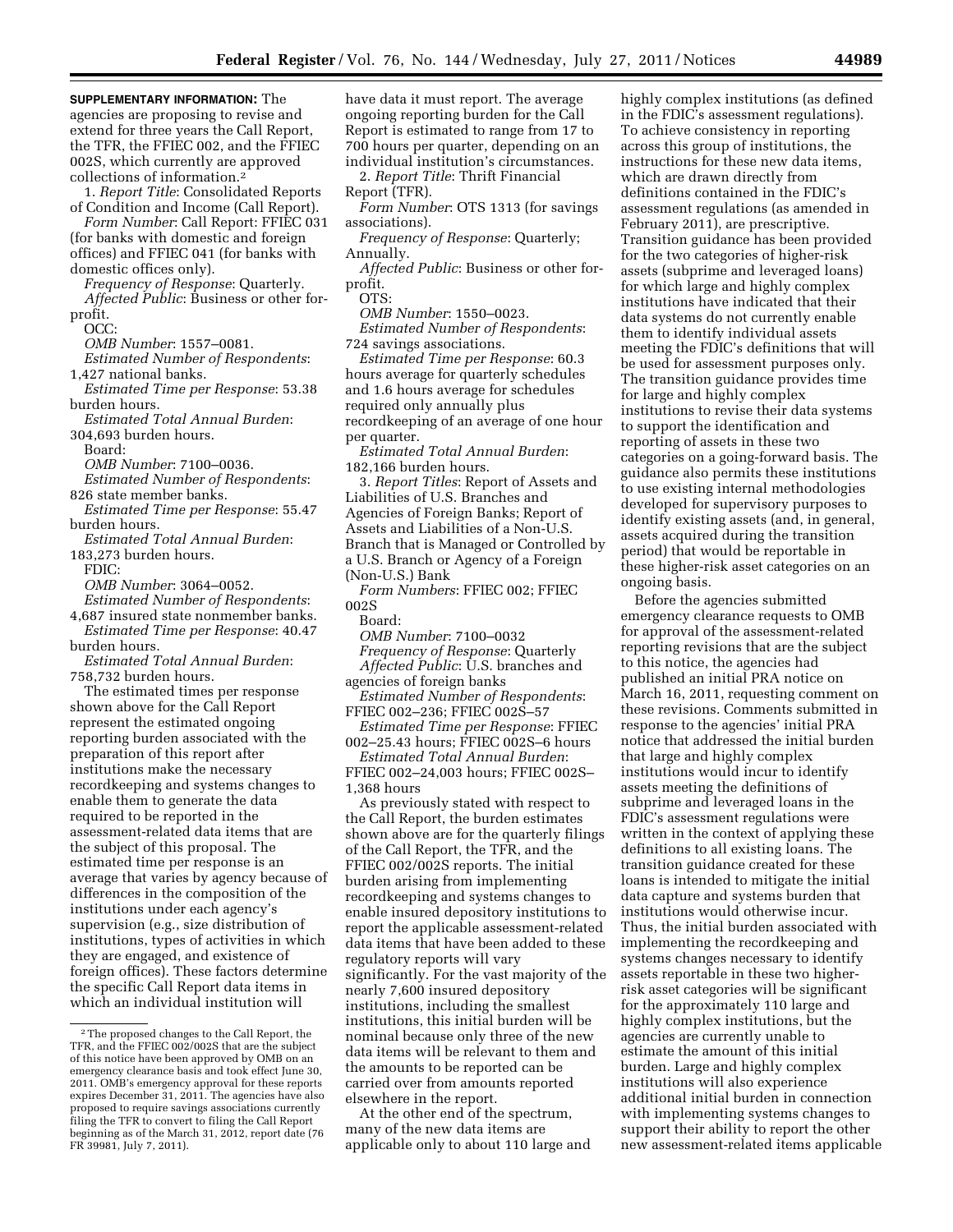to such institutions. However, given their focus on subprime and leveraged loans, respondents to the agencies' initial PRA notice offered limited comments about the burden of the other new items for large and highly complex institutions.

#### **General Description of Reports**

These information collections are mandatory: 12 U.S.C. 161 (for national banks), 12 U.S.C. 324 (for state member banks), 12 U.S.C. 1817 (for insured state nonmember commercial and savings banks), 12 U.S.C. 1464 (for savings associations), and 12 U.S.C. 3105(c)(2), 1817(a), and 3102(b) (for U.S. branches and agencies of foreign banks). Except for selected data items, including several of the new data items for large and highly complex institutions that are part of this proposal, the Call Report, the TFR, and the FFIEC 002 are not given confidential treatment. The FFIEC 002S is given confidential treatment [5 U.S.C. 552(b)(4)].

#### **Abstracts**

Call Report and TFR: Institutions submit Call Report and TFR data to the agencies each quarter for the agencies' use in monitoring the condition, performance, and risk profile of individual institutions and the industry as a whole. Call Report and TFR data provide the most current statistical data available for evaluating institutions' corporate applications, identifying areas of focus for both on-site and off-site examinations, and monetary and other public policy purposes. The agencies use Call Report and TFR data in evaluating interstate merger and acquisition applications to determine, as required by law, whether the resulting institution would control more than ten percent of the total amount of deposits of insured depository institutions in the United States. Call Report and TFR data also are used to calculate all institutions' deposit insurance and Financing Corporation assessments, national banks' semiannual assessment fees, and the OTS's assessments on savings associations.

FFIEC 002 and FFIEC 002S: On a quarterly basis, all U.S. branches and agencies of foreign banks are required to file the FFIEC 002, which is a detailed report of condition with a variety of supporting schedules. This information is used to fulfill the supervisory and regulatory requirements of the International Banking Act of 1978. The data also are used to augment the bank credit, loan, and deposit information needed for monetary policy and other public policy purposes. The FFIEC 002S is a supplement to the FFIEC 002 that

collects information on assets and liabilities of any non-U.S. branch that is managed or controlled by a U.S. branch or agency of the foreign bank. Managed or controlled means that a majority of the responsibility for business decisions (including, but not limited to, decisions with regard to lending or asset management or funding or liability management) or the responsibility for recordkeeping in respect of assets or liabilities for that foreign branch resides at the U.S. branch or agency. A separate FFIEC 002S must be completed for each managed or controlled non-U.S. branch. The FFIEC 002S must be filed quarterly along with the U.S. branch or agency's FFIEC 002. The data from both reports are used for: (1) Monitoring deposit and credit transactions of U.S. residents; (2) monitoring the impact of policy changes; (3) analyzing structural issues concerning foreign bank activity in U.S. markets; (4) understanding flows of banking funds and indebtedness of developing countries in connection with data collected by the International Monetary Fund and the Bank for International Settlements that are used in economic analysis; and (5) assisting in the supervision of U.S. offices of foreign banks. The Federal Reserve System collects and processes these reports on behalf of the OCC, the Board, and the FDIC.

*Type of Review:* Revision and extension of currently approved collections of information.

#### **Current Actions**

#### *I. Overview*

Section 331(b) of the Dodd-Frank Act, which was signed into law on July 21, 2010, required the FDIC to amend its regulations to redefine the assessment base used for calculating deposit insurance assessments as average consolidated total assets minus average tangible equity. Under prior law, the assessment base has been defined as domestic deposits minus certain allowable exclusions, such as passthrough reserve balances. In general, the intent of Congress in changing the assessment base was to shift a greater percentage of overall total assessments away from community banks and toward the largest institutions, which rely less on domestic deposits for their funding than do smaller institutions.

In May 2010, prior to the enactment of the Dodd-Frank Act, the FDIC published a Notice of Proposed Rulemaking (NPR) to revise the assessment system applicable to large

insured depository institutions.3 The proposed amendments to the FDIC's assessment regulations (12 CFR part 327) were designed to better differentiate large institutions by taking a more forward-looking view of risk and better take into account the losses that the FDIC will incur if an institution fails. The comment period for the May 2010 NPR ended July 2, 2010, and most commenters requested that the FDIC delay the implementation of the rulemaking until the effects of the then pending Dodd-Frank legislation were known.

On November 9, 2010, the FDIC Board approved the publication of two NPRs, one that proposed to redefine the assessment base as prescribed by the Dodd-Frank Act 4 and another that proposed revisions to the large institution assessment system while also factoring in the proposed redefinition of the assessment base as well as comments received on the May 2010 NPR.5 After revising the proposals where appropriate in response to the comments received on the two November 2010 NPRs, the FDIC Board adopted a final rule on February 7, 2011, amending the FDIC's assessment regulations to redefine the assessment base used for calculating deposit insurance assessments for all 7,500 insured depository institutions and revise the assessment system for approximately 110 large institutions.6 This final rule took effect for the quarter beginning April 1, 2011, and will be reflected for the first time in the invoices for deposit insurance assessments due September 30, 2011, using data reported in the Call Reports, the TFRs, and the FFIEC 002/002S reports for June 30, 2011.

The FDIC further notes that the definitions of subprime loans, leveraged loans, and nontraditional mortgage loans in its February 2011 final rule (the FDIC assessment definitions) are applicable only for purposes of deposit insurance assessments. The FDIC assessment definitions are not identical to the definitions included in existing supervisory guidance pertaining to these types of loans.7 Rather, the FDIC

- 5See 75 FR 72612, November 24, 2010, at *[http://www.fdic.gov/regulations/laws/federal/2010/](http://www.fdic.gov/regulations/laws/federal/2010/10proposeAD66LargeBank.pdf)  [10proposeAD66LargeBank.pdf.](http://www.fdic.gov/regulations/laws/federal/2010/10proposeAD66LargeBank.pdf)*
- 6See 76 FR 10672, February 25, 2011, at *[http://](http://www.fdic.gov/regulations/laws/federal/2011/11FinalFeb25.pdf) [www.fdic.gov/regulations/laws/federal/2011/](http://www.fdic.gov/regulations/laws/federal/2011/11FinalFeb25.pdf) [11FinalFeb25.pdf.](http://www.fdic.gov/regulations/laws/federal/2011/11FinalFeb25.pdf)*

7 Interagency Expanded Guidance for Subprime Lending Programs, issued in January 2001 (*[http://](http://www.fdic.gov/news/news/press/2001/pr0901a.htm)* 

<sup>3</sup>See 75 FR 23516, May 3, 2010, at *[http://](http://www.fdic.gov/regulations/laws/federal/2010/10proposead57.pdf)  [www.fdic.gov/regulations/laws/federal/2010/](http://www.fdic.gov/regulations/laws/federal/2010/10proposead57.pdf) [10proposead57.pdf.](http://www.fdic.gov/regulations/laws/federal/2010/10proposead57.pdf)* 

<sup>4</sup>See 75 FR 72582, November 24, 2010, at *[http://www.fdic.gov/regulations/laws/federal/2010/](http://www.fdic.gov/regulations/laws/federal/2010/10proposeAD66.pdf)  [10proposeAD66.pdf.](http://www.fdic.gov/regulations/laws/federal/2010/10proposeAD66.pdf)*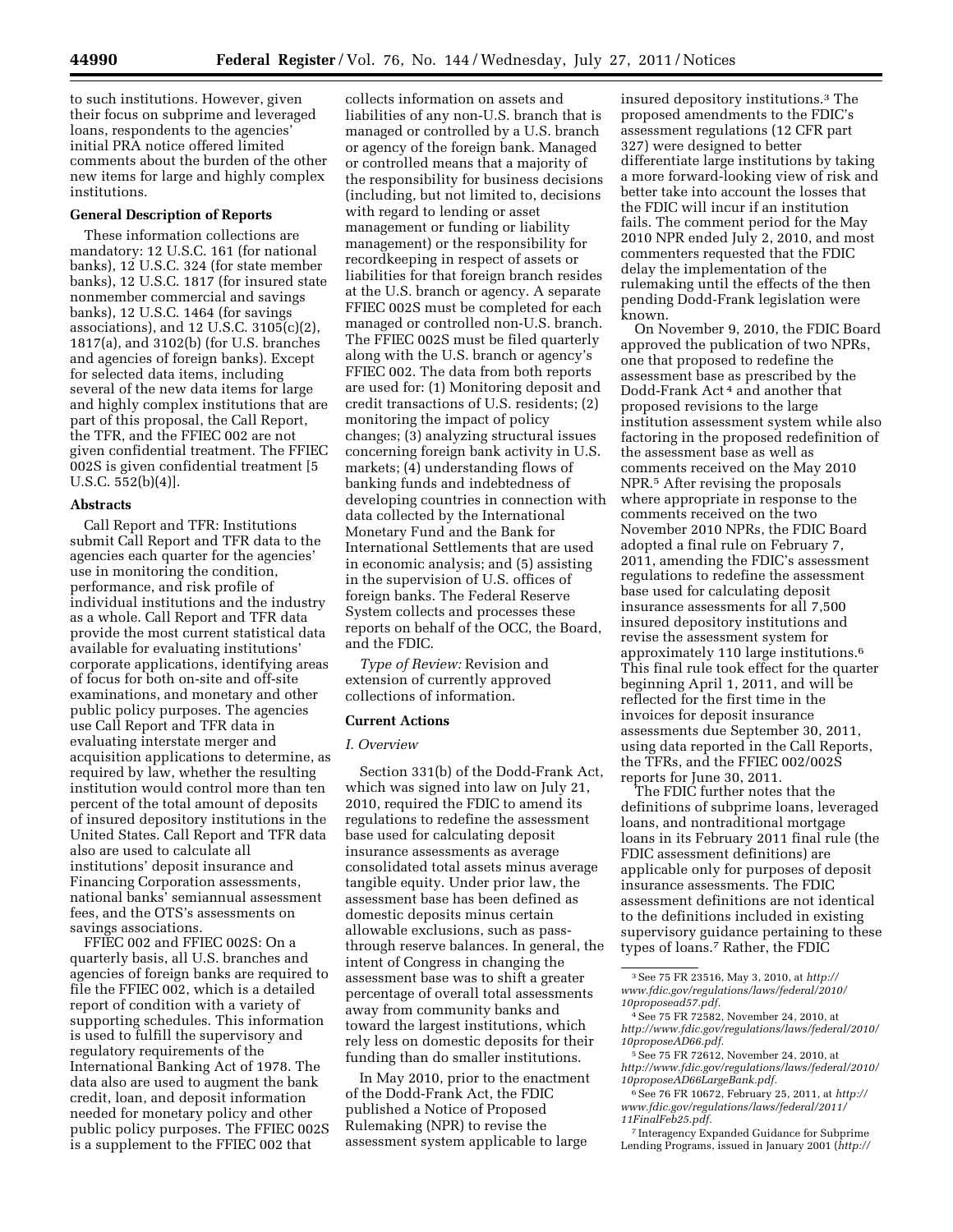assessment definitions are more prescriptive and less subjective than those contained in the applicable supervisory guidance. The final rule includes prescriptive definitions to ensure that large and highly complex institutions apply a uniform and consistent approach to the identification of loans to be reported as higher-risk assets for assessment purposes and to be used as inputs to the scorecards that determine these institutions' initial base assessment rates.

Given the specific and limited purpose for which the definitions of subprime loans, leveraged loans, and nontraditional mortgage loans in the FDIC's final rule on assessments will be used, these definitions will not be applied for supervisory purposes. Therefore, the definitions of these three types of loans in the FDIC's final rule on assessments do not override or supersede any existing interagency or individual agency guidance and interpretations pertaining to subprime lending, leveraged loans, and nontraditional mortgage loans that have been issued for supervisory purposes or for any other purpose other than deposit insurance assessments. In this regard, the addition of data items to the Call Report and TFR deposit insurance assessment schedules for these three higher-risk asset categories, the definitions for which are taken directly from the FDIC's final rule (subject to the transition guidance discussed in Section II below), represents the outcome of decisions by the FDIC in its assessment rulemaking process rather than a collective decision of the agencies through interagency supervisory policy development activities.

On March 16, 2011, the agencies published an initial PRA **Federal Register** notice under normal PRA clearance procedures in which they requested comment on proposed revisions to the Call Reports, the TFRs, and the FFIEC 002/002S reports that would provide the data needed by the FDIC to implement the provisions of its February 2011 final rule beginning with the June 30, 2011, report date.<sup>8</sup> The new data items proposed in the initial PRA notice were linked to specific requirements in the FDIC's assessment regulations as amended by the final

rule. The draft instructions for these proposed new items incorporated the definitions in and other provisions of the FDIC's amended assessment regulations. Accordingly, the FDIC did not anticipate receiving material comments on the reporting changes proposed in the March 2011 initial PRA notice because the FDIC's February 2011 final rule on assessments had taken into account the comments received on the two November 2010 NPRs as well as the earlier May 2010 NPR. Thus, the agencies expected to continue following normal PRA clearance procedures and publish a final PRA **Federal Register**  notice for the proposed reporting changes and submit these changes to OMB for review soon after the close of the comment period for the initial PRA notice on May 16, 2011.

The agencies collectively received comments from 19 respondents on their initial PRA notice on the proposed assessment-related reporting changes published on March 16, 2011. Of these 19 respondents, 17 addressed the new data items for subprime and leveraged loans that are inputs to the revised assessment system for large institutions.9 More specifically, these commenters stated that institutions generally do not maintain data on these loans in the manner in which these two loan categories are defined for assessment purposes in the FDIC's final rule or do not have the ability to capture the prescribed data to enable them to identify these loans in time to file their regulatory reports for the June 30, 2011, report date. These data availability concerns, particularly as they related to institutions' existing loan portfolios, had not been raised as an issue during the rulemaking process for the revised large institution assessment system, which included the FDIC's publication of two NPRs in 2010.10

10 In response to the November 2010 NPR on the revised large institution assessment system, the FDIC received a number of comments recommending changes to the definitions of subprime and leveraged loans, which the FDIC addressed in its February 2011 final rule amending its assessment regulations. For example, several commenters on the November 2010 NPR indicated that regular (quarterly) updating of data to evaluate loans for subprime or leveraged status would be burdensome and costly and, for certain types of retail loans, would not be possible because existing loan agreements do not require borrowers to routinely provide updated financial information. In response to these comments, the FDIC's February 2011 final rule stated that large institutions should evaluate loans for subprime or leveraged status upon origination, refinance, or renewal. However, no comments were received on the November 2010 NPR indicating that large institutions would not be able to identify and report subprime or leveraged loans in accordance with the definitions proposed

This unanticipated outcome at the end of the public comment process for the agencies' March 2011 initial PRA notice required the FDIC to consider possible reporting approaches that would address institutions' concerns about their ability to identify loans meeting the subprime and leveraged loan definitions in the FDIC's assessments final rule while also meeting the objectives of the revised large institution assessment system. However, as a consequence of the unexpected need to develop and reach agreement on a workable transition approach for identifying loans that are to be reported as subprime or leveraged for assessment purposes, $11$  the agencies concluded that they should follow emergency rather than normal PRA clearance procedures to request approval from OMB for the assessmentrelated reporting changes to the Call Report, the TFR, and the FFIEC 002/ 002S reports. The use of emergency clearance procedures was intended to provide certainty to institutions on a timely basis concerning the initial collection of the new assessment data items as of the June 30, 2011, report date as called for under the FDIC's final rule.

On June 17, 2011, OMB approved the agencies' emergency clearance requests to implement the assessment-related reporting revisions to the Call Report, the TFR, and the FFIEC 002/002S reports effective as of the June 30, 2011, report date. Because the assessmentrelated reporting revisions will need to remain in effect beyond the limited approval period associated with an emergency clearance request, the agencies, under the auspices of the FFIEC, are beginning normal PRA clearance procedures anew and are requesting public comment on the assessment-related reporting revisions to the Call Report, the TFR, and the FFIEC 002/002S reports that took effect June 30, 2011.

## **II. March 2011 Initial PRA Federal Register Notice**

On March 16, 2011, the agencies published an initial PRA **Federal Register** notice in which they requested comment on proposed revisions to their regulatory reports: the Call Report, the

*[www.fdic.gov/news/news/press/2001/](http://www.fdic.gov/news/news/press/2001/pr0901a.html) [pr0901a.html](http://www.fdic.gov/news/news/press/2001/pr0901a.html)*); Comptroller's Handbook: Leveraged Loans, issued in February 2008 (*[http://](http://www.occ.gov/static/publications/handbook/leveragedlending.pdf) [www.occ.gov/static/publications/handbook/](http://www.occ.gov/static/publications/handbook/leveragedlending.pdf) [leveragedlending.pdf](http://www.occ.gov/static/publications/handbook/leveragedlending.pdf)*); and Interagency Guidance on Nontraditional Mortgage Product Risks, issued in October 2006 (*[http://www.fdic.gov/regulations/](http://www.fdic.gov/regulations/laws/federal/2006/06NoticeFINAL.html) [laws/federal/2006/06NoticeFINAL.html](http://www.fdic.gov/regulations/laws/federal/2006/06NoticeFINAL.html)*).

<sup>8</sup>See 76 FR 14460, March 16, 2011, at *[http://](http://www.fdic.gov/regulations/laws/federal/2011/11noticeMar16.pdf) [www.fdic.gov/regulations/laws/federal/2011/](http://www.fdic.gov/regulations/laws/federal/2011/11noticeMar16.pdf) [11noticeMar16.pdf.](http://www.fdic.gov/regulations/laws/federal/2011/11noticeMar16.pdf)* 

<sup>9</sup> In contrast, only four respondents commented on other aspects of the overall reporting proposal.

for assessment purposes in their Call Reports and TFRs beginning as of June 30, 2011. These data availability concerns were first expressed in comments on the March 2011 initial PRA notice.

<sup>&</sup>lt;sup>11</sup>The FDIC presented this transition approach to large institutions during a conference call on June 7, 2011, that all large institutions had been invited to attend. Several institutions offered favorable comments about the transition approach during this call.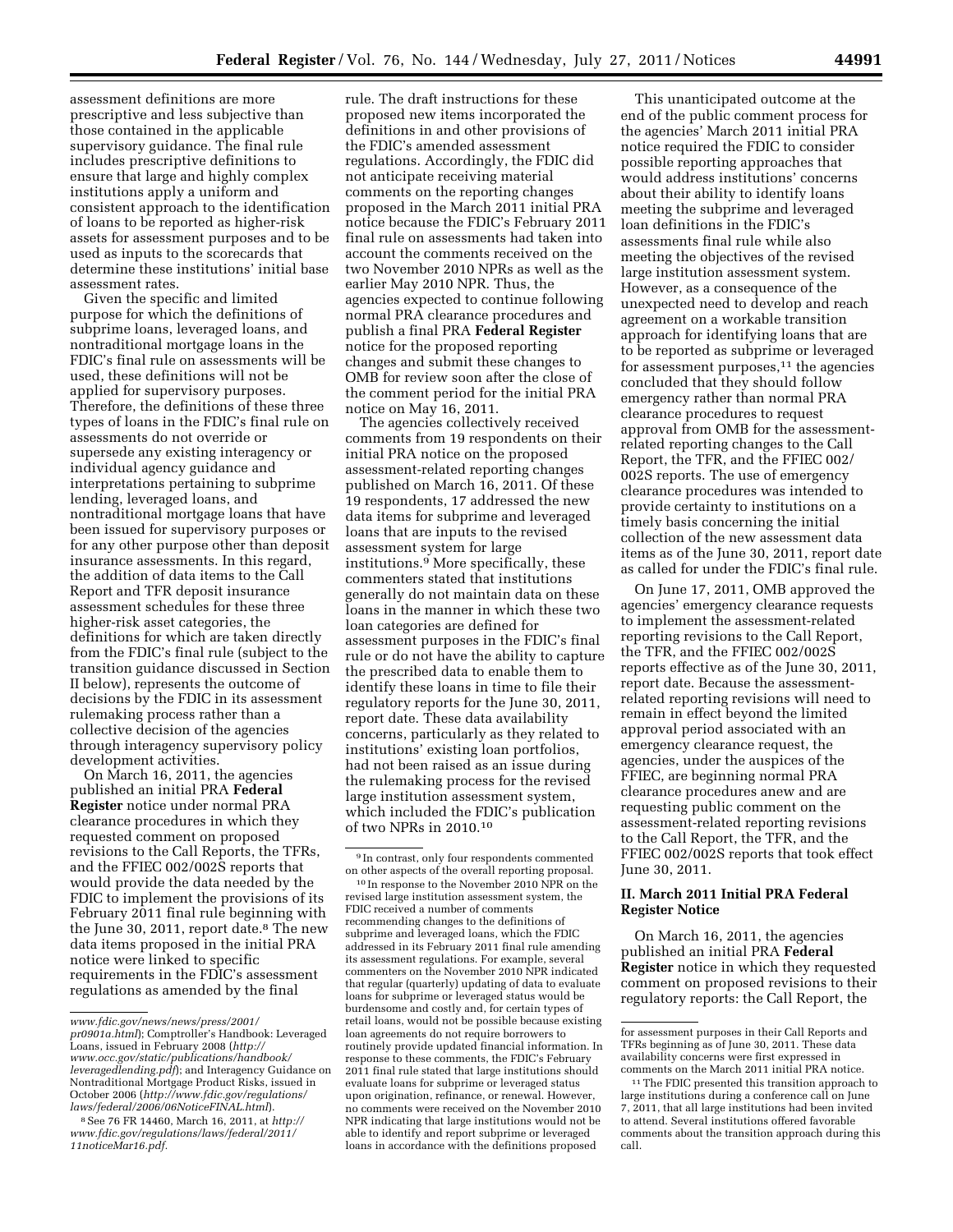TFR, the FFIEC 002/002S reports.12 The agencies proposed to implement certain changes to these reports as of June 30, 2011, to provide data needed by the FDIC to implement amendments to its assessment regulations (12 CFR part 327) that were adopted by the FDIC Board of Directors in a final rule on February 7, 2011.13 The final rule took effect for the quarter beginning April 1, 2011, and will be reflected for the first time in the invoices for assessments due September 30, 2011, using data reported in institutions' regulatory reports for June 30, 2011. The assessment-related reporting changes were designed to enable the FDIC to calculate (1) the assessment bases for insured depository institutions as redefined in accordance with section 331(b) of the Dodd-Frank Act and the FDIC's final rule, and (2) the assessment rates for ''large institutions'' and ''highly complex institutions'' using a scorecard set forth in the final rule that combines CAMELS ratings and certain forward-looking financial measures to assess the risk such institutions pose to the Deposit Insurance Fund (DIF).

The assessment-related reporting revisions proposed in the March 2011 initial PRA notice included the deletion of existing data items for the total daily averages of deposit liabilities before exclusions, allowable exclusions, and foreign deposits and the addition of new items, which are summarized as follows:

• Average consolidated total assets, generally as defined for Call Report Schedule RC–K, Quarterly Averages, and calculated using a daily averaging method. Institutions with less than \$1 billion in assets (other than newly insured institutions) may report using a weekly averaging method unless they opt to report daily averages on a permanent basis. Institutions would report the averaging method used, i.e., daily or weekly.

• Average tangible equity capital, with tangible equity capital defined as Tier 1 capital (or for insured branches, generally defined as eligible assets less liabilities), and calculated as a monthly average. Institutions with less than \$1 billion in assets (other than newly insured institutions) may report the quarter-end amount of Tier 1 capital unless they opt to report monthly averages on a permanent basis.

• For qualifying banker's banks and qualifying custodial banks, as defined in the FDIC's final rule, assessment base deductions for certain low-risk assets and deduction limits derived from certain balance sheet amounts calculated on a daily or weekly average basis.

• The amount of the reporting institution's holdings of long-term unsecured debt issued by other insured depository institutions. In general, unsecured debt would be considered long-term if it has a remaining maturity of at least one year.

• For large and highly complex institutions, other real estate owned and certain categories of loans wholly or partially guaranteed by the U.S. Government (excluding other real estate and loans covered by FDIC loss-sharing agreements), unfunded real estate construction and development loans, and nonbrokered time deposits of more than \$250,000.

• For both large and highly complex institutions, ''nontraditional mortgage loans,'' ''subprime consumer loans,'' and ''leveraged loans,'' all as defined for assessment purposes only in the FDIC's regulations, as well as criticized and classified items, all of which would be accorded confidential treatment.

• For highly complex institutions only, the top 20 counterparty exposures and the largest counterparty exposure, both of which would be accorded confidential treatment.

• New TFR data items for savings associations that are large institutions (or report \$10 billion or more in total assets in their June 30, 2011, or a subsequent TFR) that would provide data used in the scorecards for large institutions that are not currently reported in the TFR by savings associations, but are reported in the Call Report by banks.

The agencies also proposed an instructional change to the existing Call Report and TFR data items for ''Unsecured 'Other borrowings' '' and ''Subordinated notes and debentures'' with a remaining maturity of one year or less, which would require debt instruments redeemable at the holder's option within one year to be included in these data items.

For a more detailed discussion of the proposed reporting revisions associated with the redefined deposit insurance assessment base, see pages 14463–14465 of the agencies' March 2011 initial PRA notice.14 For a more detailed discussion of the proposed reporting revisions associated with the revised large institutions assessment system, see

pages 14466–14470 of the agencies' March 2011 initial PRA notice.<sup>15</sup> These assessment-related reporting revisions, as modified in response to the comments received on the agencies' initial PRA notice (which are discussed hereafter in this notice), were approved by OMB under emergency clearance procedures on June 17, 2011, and took effect in the Call Report, the TFR, and the FFIEC 002/002S reports effective as of the June 30, 2011, report date. Accordingly, the purpose of this notice is to enable the agencies to undertake normal clearance procedures under the PRA and request comment on the assessment-related reporting revisions that are now in effect as a result of OMB's emergency approval.

The agencies collectively received comments from 19 respondents on their initial PRA notice on the proposed assessment-related reporting requirements published on March 16, 2011. Comments were received from fourteen depository institutions, four bankers' organizations, and one government agency. Three of the bankers' organizations commented on certain aspects of the proposed reporting requirements associated with the redefined assessment base, with one of these organizations welcoming the proposed reporting changes and deeming them ''reasonable and practical.'' Seventeen of the 19 respondents (all of the depository institutions and three of the bankers' organizations) addressed the reporting requirements proposed for large institutions, with specific concerns raised by all 17 about the definitions of subprime consumer loans and leveraged loans in the FDIC's final rule, which were carried directly into the draft reporting instructions for these two proposed data items, and large institutions' ability to report the amount of subprime consumer loans and leveraged loans in accordance with the final rule's definitions, particularly beginning as of the June 30, 2011, report date. The comments the agencies received about the reporting of subprime consumer loans and leveraged loans are more fully discussed later in this notice. Nevertheless, a number of respondents expressed support for the concept of applying risk-based evaluation tools in the determination of deposit insurance assessments, which is an objective of the large institution assessment system under the FDIC's final rule.

<sup>12</sup>See 76 FR 14460, March 16, 2011, at *[http://](http://www.fdic.gov/regulations/laws/federal/2011/11noticeMar16.pdf) [www.fdic.gov/regulations/laws/federal/2011/](http://www.fdic.gov/regulations/laws/federal/2011/11noticeMar16.pdf) [11noticeMar16.pdf.](http://www.fdic.gov/regulations/laws/federal/2011/11noticeMar16.pdf)* 

<sup>13</sup>See 76 FR 10672, February 25, 2011, at *[http://www.fdic.gov/regulations/laws/federal/2011/](http://www.fdic.gov/regulations/laws/federal/2011/11FinalFeb25.pdf)  [11FinalFeb25.pdf.](http://www.fdic.gov/regulations/laws/federal/2011/11FinalFeb25.pdf)* 

<sup>14</sup>See 76 FR 14463–14465, March 16, 2011, at *[http://www.fdic.gov/regulations/laws/federal/2011/](http://www.fdic.gov/regulations/laws/federal/2011/11noticeMar16.pdf)  [11noticeMar16.pdf.](http://www.fdic.gov/regulations/laws/federal/2011/11noticeMar16.pdf)* 

<sup>15</sup>See 76 FR 14466–14470, March 16, 2011, at *[http://www.fdic.gov/regulations/laws/federal/2011/](http://www.fdic.gov/regulations/laws/federal/2011/11noticeMar16.pdf)  [11noticeMar16.pdf.](http://www.fdic.gov/regulations/laws/federal/2011/11noticeMar16.pdf)*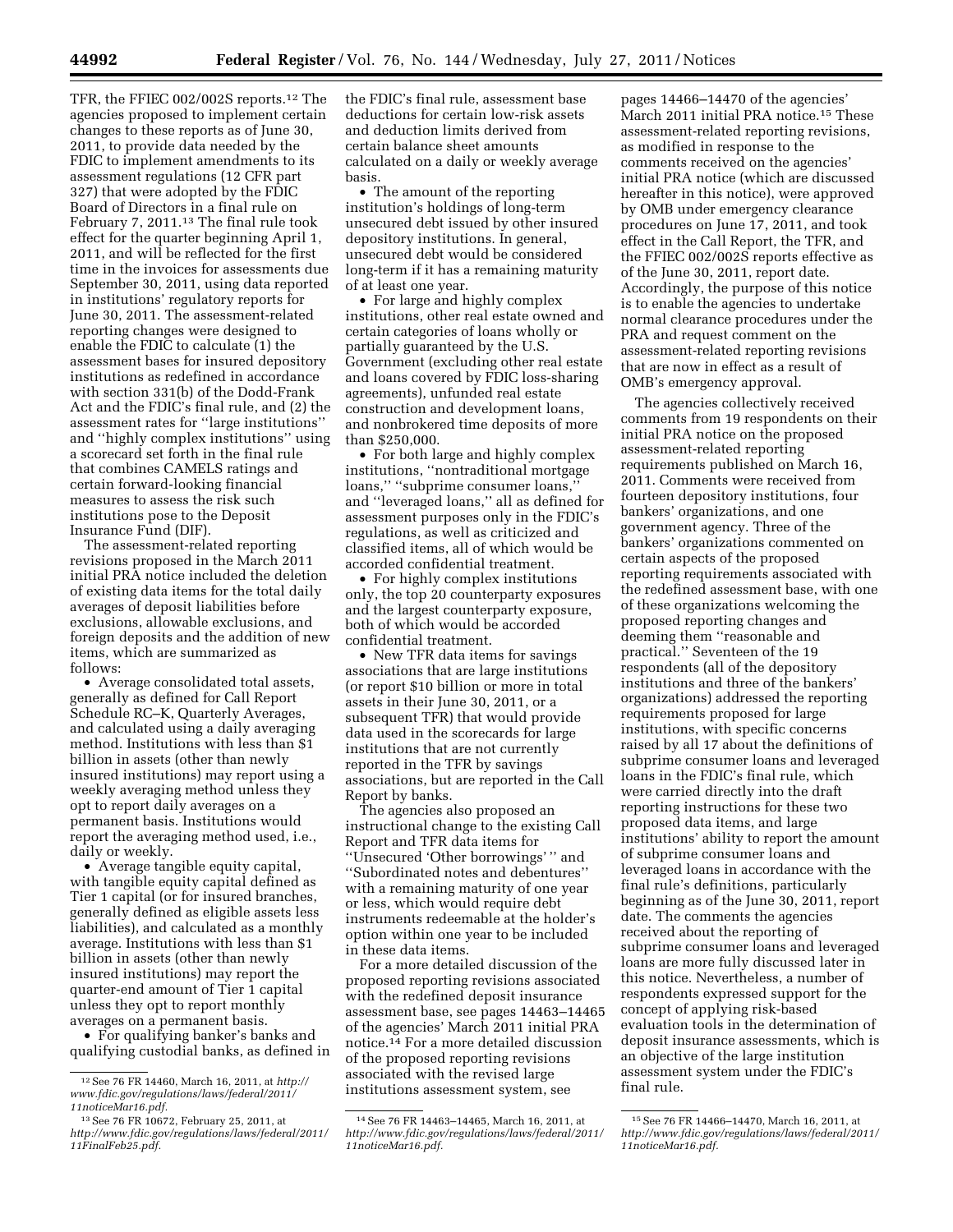One bankers' organization offered a general comment about the draft instructions for the proposed new assessment-related data items, recommending that these items ''should include references to other related Call Report [, TFR, and FFIEC 002] schedule items, as appropriate'' to assist ''banks with the edit checks'' for the report. Although many of the proposed new data items include such references, others did not. The agencies have reviewed the draft instructions and added relevant references to data items in other schedules.

The following two sections of this notice describe the proposed reporting changes related to the redefined assessment base and the revised large institution assessment system, respectively, and discuss the agencies' evaluation of the comments received on the changes proposed in their March 2011 initial PRA notice. The following sections also explain the modifications that the agencies made to the March 2011 reporting proposal in response to these comments, which were incorporated into the agencies' June 16, 2011, emergency clearance requests to OMB for approval to implement the assessment-related reporting revisions as of the June 30, 2011, report date.

In this regard, as mentioned above, 17 of the 19 respondents on the March 2011 initial PRA notice raised data availability concerns about the proposed new data items in which large and highly complex institutions would report the amounts of their subprime consumer loans and leveraged loans in accordance with the FDIC's assessment definitions. Accordingly, in recognition of these concerns, the agencies decided to provide transition guidance for reporting subprime consumer and leveraged loans originated or purchased prior to October 1, 2011, and securities where the underlying loans were originated predominantly prior to October 1, 2011. This transition guidance was an integral part of the agencies' emergency clearance requests that were submitted to OMB on June 16, 2011.

The transition guidance provides that for such pre-October 1, 2011, loans and securities, if a large or highly complex institution does not have within its data systems the information necessary to determine subprime consumer or leveraged status in accordance with the definitions of these two higher-risk asset categories set forth in the FDIC's final rule, the institution may use its existing internal methodology for identifying subprime consumer or leveraged loans and securities as the basis for reporting these assets for deposit insurance

assessment purposes in its Call Reports or TFRs. Institutions that do not have an existing internal methodology in place to identify subprime consumer or leveraged loans 16 may, as an alternative to applying the definitions in the FDIC's final rule to pre-October 1, 2011, loans and securities, apply existing guidance provided by their primary federal regulator, the agencies' 2001 Expanded Guidance for Subprime Lending Programs,17 or the February 2008 Comptroller's Handbook on Leveraged Lending 18 for purposes of identifying subprime consumer and leveraged loans originated or purchased prior to October 1, 2011, and subprime consumer and leveraged securities where the underlying loans were originated predominantly prior to October 1, 2011. All loans originated on or after October 1, 2011, and all securities where the underlying loans were originated predominantly on or after October 1, 2011, must be reported as subprime consumer or leveraged loans and securities according to the definitions of these higher-risk asset categories set forth in the FDIC's final rule.19

Large and highly complex institutions may need to revise their data systems to support the reporting of newly originated or purchased subprime consumer and leveraged loans and securities in accordance with the FDIC's assessment definitions on a goingforward basis beginning no later than October 1, 2011. Large and highly complex institutions relying on the transition guidance described above for reporting pre-October 1, 2011, subprime consumer and leveraged loans and securities will be expected to provide the FDIC qualitative descriptions of how the characteristics of the assets reported using their existing internal methodologies for identifying loans and securities in these higher-risk asset categories differ from those specified in the subprime consumer and leveraged

18*[http://www.occ.gov/static/publications/](http://www.occ.gov/static/publications/handbook/LeveragedLending.pdf) [handbook/LeveragedLending.pdf.](http://www.occ.gov/static/publications/handbook/LeveragedLending.pdf)* 

19For loans purchased on or after October 1, 2011, large and highly complex institutions may apply the transition guidance to loans originated prior to that date. Loans purchased on or after October 1, 2011, that also were originated on or after that date must be reported as subprime or leveraged according to the definitions of these higher-risk asset categories set forth in the FDIC's final rule.

loan definitions in the FDIC's final rule, including the principal areas of difference between these two approaches for each higher-risk asset category. The FDIC may review these descriptions of differences and assess the extent to which institutions' existing internal methodologies align with the applicable supervisory policy guidance for categorizing these loans. Any departures from such supervisory policy guidance discovered in these reviews, as well as institutions' progress in planning and implementing necessary data systems changes, will be considered when forming supervisory strategies for remedying departures from existing supervisory policy guidance and exercising deposit insurance pricing discretion for individual large and highly complex institutions.

#### **III. Redefined Assessment Base**

As mentioned above in Section I, on February 7, 2011, the FDIC Board of Directors adopted a final rule that implements the requirements of section 331(b) of the Dodd-Frank Act by amending part 327 of the FDIC's regulations to redefine the assessment base used for calculating deposit insurance assessments effective April 1, 2011.20 In general, the FDIC's final rule defines the assessment base as average consolidated total assets during the assessment period less average tangible equity capital during the assessment period. Under the final rule, average consolidated total assets are defined in accordance with the Call Report instructions for Schedule RC–K, Quarterly Averages, and are measured using a daily averaging method. However, institutions with less than \$1 billion in assets (other than newly insured institutions) may use a weekly averaging method for average consolidated total assets unless they opt to report daily averages on a permanent basis. Tangible equity capital is defined in the final rule as Tier 1 capital 21 and average tangible equity will be calculated using a monthly averaging method, but institutions with less than \$1 billion in assets (other than newly insured institutions) may report on an end-of-quarter basis unless they opt to report monthly averages on a permanent basis. Institutions that are parents of

<sup>16</sup>A large or highly complex institution may not have an existing internal methodology in place because it is not required to report on these exposures to its primary federal regulator for examination or other supervisory purposes or did not measure and monitor loans and securities with these characteristics for internal risk management purposes.

<sup>17</sup>*[http://www.fdic.gov/news/news/press/2001/](http://www.fdic.gov/news/news/press/2001/pr0901a.html) [pr0901a.html.](http://www.fdic.gov/news/news/press/2001/pr0901a.html)* 

<sup>20</sup>See 76 FR 10672, February 25, 2011, at *[http://www.fdic.gov/regulations/laws/federal/2011/](http://www.fdic.gov/regulations/laws/federal/2011/11FinalFeb25.pdf)  [11FinalFeb25.pdf](http://www.fdic.gov/regulations/laws/federal/2011/11FinalFeb25.pdf)*.

<sup>21</sup>For an insured branch, tangible equity is defined as eligible assets (determined in accordance with section 347.210 of the FDIC's regulations) less the book value of liabilities (exclusive of liabilities due to the foreign bank's head office, other branches, agencies, offices, or wholly owned subsidiaries).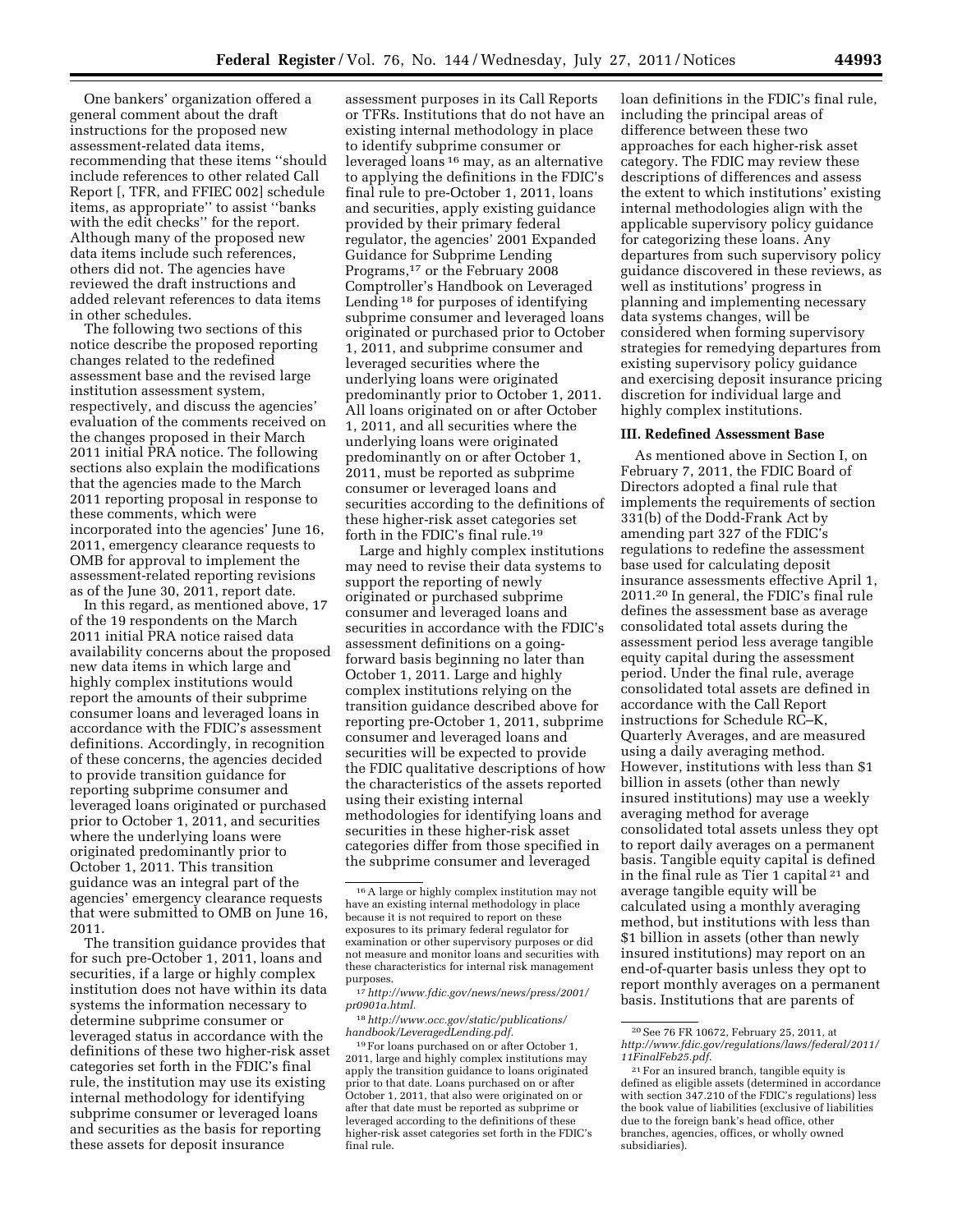other insured institutions will make certain adjustments when measuring average consolidated total assets and average tangible equity separately from their subsidiary institutions. For banker's banks and custodial banks, as defined in the final rule, the FDIC will deduct the average amount of certain low-risk liquid assets from their assessment base. All insured institutions are potentially subject to an increase in assessment rates for their holdings of long-term unsecured debt issued by another insured institution.

#### *Proposed Regulatory Reporting Changes for the Redefined Assessment Base*

The implementation of the redefined assessment base requires the collection of some information from insured institutions that was not collected on the Call Report, the TFR, or the FFIEC 002 report prior to June 30, 2011. Following OMB's approval of the agencies' emergency clearance requests on June 17, 2011, these reporting changes took effect as of the June 30, 2011, report date, which was the first quarter-end report date after the April 1, 2011, effective date of the FDIC's final rule amending its assessment regulations. However, the burden of requiring these new data items has been partly offset by the elimination of some assessment data items that had been collected in these regulatory reports for report dates prior to June 30, 2011.

The agencies received no comments specifically addressing the following assessment-base-related revisions, which were implemented in the Call Report, the TFR, and the FFIEC 002 effective June 30, 2011, as proposed in the March 2011 initial PRA notice:

• The proposed deletion of the existing data items for the total daily averages of deposit liabilities before exclusions, allowable exclusions, and foreign deposits.22

• The proposed addition of a new data item for reporting average consolidated total assets, which should be calculated using the institution's total assets, as defined for Call Report balance sheet (Schedule RC) purposes, except that the calculation should incorporate all debt securities (not held for trading) at amortized cost, equity securities with readily determinable fair values at the lower of cost or fair value, and equity securities without readily

determinable fair values at historical cost.23

• The proposed addition of a new data item for reporting average tangible equity, which is defined as Tier 1 capital.24

• The proposed adjustments to the calculation of average consolidated total assets and average tangible equity for insured depository institutions with consolidated insured depository subsidiaries and for insured depository institutions involved in mergers and consolidations during the quarter.

• The proposed addition of a yes/no banker's bank certification question to Call Report Schedule RC–O and TFR Schedule DI and, for a qualifying banker's bank, new data items for reporting the average amounts of its banker's bank assessment base deduction (i.e., the sum of the averages of its balances due from the Federal Reserve and its federal funds sold) and its banker's bank deduction limit (i.e., the sum of the averages of its deposit balances due to commercial banks and other depository institutions in the United States and its federal funds purchased).

• The proposed addition of a yes/no custodial bank certification question to Call Report Schedule RC–O and TFR Schedule DI and, for a qualifying custodial bank, a new data item for reporting the average amount of its custodial bank assessment base deduction (i.e., the average portion of its cash and balances due from depository institutions, held-to-maturity securities, available-for-sale securities, federal funds sold, and securities purchased under agreements to resell that have a zero percent risk weight for risk-based capital purposes plus 50 percent of the portion of these same five types of assets that have a 20 percent risk weight 25).

24For an insured branch, tangible equity is defined as eligible assets (determined in accordance with section 347.210 of the FDIC's regulations) less the book value of liabilities (exclusive of liabilities due to the foreign bank's head office, other branches, agencies, offices, or wholly owned subsidiaries).

25For all insured institutions, the definitions of these five types of assets are found in the instructions for Call Report Schedule RC—Balance Sheet, items 1, 2.a, 2.b, 3.a, and 3.b. In the Call Report, these types of assets are included, as of quarter-end, in items 34 through 37, columns C (zero percent risk weight) and D (20 percent risk weight), of Schedule RC–R—Regulatory Capital. In the TFR, these types of assets are included, as of quarter-end, in line items CCR400, CCR405,

• The proposed instructional change to the existing Call Report and TFR data items for ''Unsecured 'Other borrowings' '' and ''Subordinated notes and debentures'' with a remaining maturity of one year or less,26 which would require debt instruments redeemable at the holder's option within one year to be included in these data items, which are used in the determination of the unsecured debt adjustment when calculating an insured institution's assessment rate.

In response to their March 2011 initial PRA notice, the agencies received comments on the following four matters pertaining to the proposed changes to the Call Report, the TFR, and the FFIEC 002 associated with the redefined assessment base: The averaging method to be used for reporting average consolidated total assets, the measurement of tangible equity at month-ends other than quarter-end, the types of assets reportable as long-term unsecured debt issued by other insured depository institutions, and the types of deposit accounts included in the custodial bank deduction limit. These comments are discussed in Sections III.A through III.D below.

*A. Averaging Method for Average Consolidated Total Assets*—The FDIC's final rule requires average consolidated total assets to be calculated on a daily average basis by institutions with \$1 billion or more in total assets, all newly insured institutions, and institutions with less than \$1 billion in total assets that elect to do so. Institutions with less than \$1 billion in total assets (that are not newly insured) that do not elect to measure average consolidated total assets on a daily average basis must calculate the average on a weekly average basis.27 To determine the averaging method used by an institution and its appropriateness under the final rule, the agencies proposed to add a new data item to Call Report Schedule RC–O, TFR Schedule DI, and FFIEC 002 Schedule O in which institutions would report the averaging method used to measure average consolidated total assets, i.e., daily or weekly.

<sup>22</sup>The specific items being deleted were, in the Call Report, existing items 4, 5, and 6 in Schedule RC–O—Other Data for Deposit Insurance and FICO Assessments; in the TFR, existing line items DI540, DI550, and DI560 in Schedule DI—Consolidated Deposit Information; and in the FFIEC 002 report, existing items 4, 5, and 6 in Schedule O—Other Data for Deposit Insurance Assessments.

 $^{\rm 23}\,$  For an insured branch, average consolidated total assets is calculated using the total assets of the branch (including net due from related depository institutions), as defined for purposes of Schedule RAL—Assets and Liabilities of the FFIEC 002 report, but with debt and equity securities measured in the same manner as for other insured institutions.

CCR409, and CCR 415 (zero percent risk weight) and in line items CCR430, CCR435, CCR440, CCR445, and CCR450 (20 percent risk weight) of Schedule CCR—Consolidated Capital Requirement.

<sup>26</sup> In the Call Report, Schedule RC–O, items 7.a and 8.a, respectively. In the TFR, Schedule DI, line items DI645 and DI655, respectively.

<sup>27</sup>Under the FDIC's final rule, banker's banks and custodial banks must calculate their respective assessment base deductions and deduction limits using the same averaging method, daily or weekly, used to calculate average consolidated total assets. Thus, the discussion of averaging methods also applies to these deductions and deduction limits.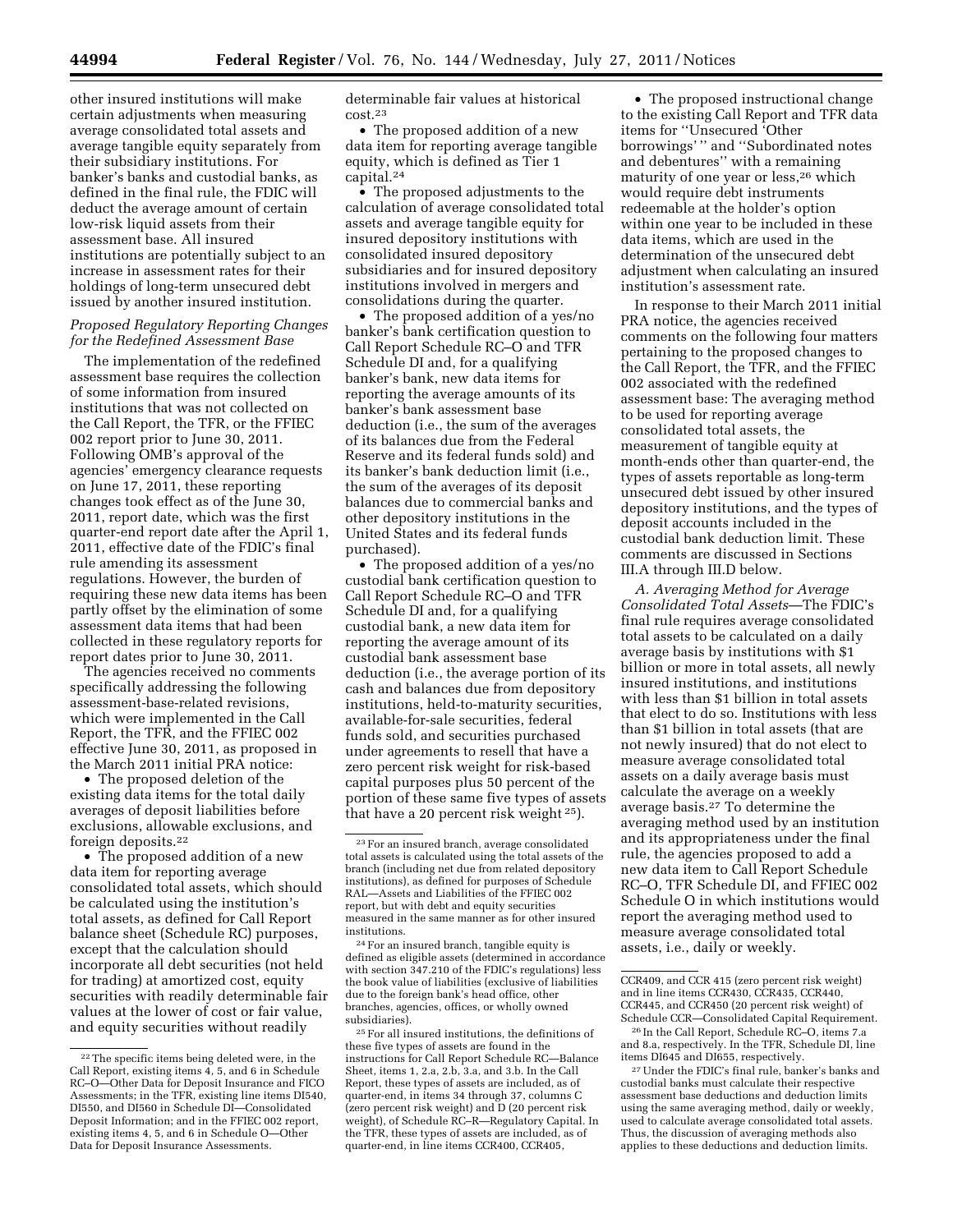Under the FDIC's final rule, average consolidated total assets is defined for all insured institutions in accordance with the instructions for item 9, ''Total assets,'' of Call Report Schedule RC–K— Quarterly Averages. These instructions provide that the averages reported in Schedule RC–K, including the average for consolidated total assets, must be calculated as daily or weekly averages. Similarly, the instructions for reporting quarterly averages in FFIEC 002 Schedule K require daily or weekly average calculations. In contrast, the instructions for reporting quarterly averages in TFR Schedule SI— Supplemental Information, including the average for consolidated total assets, permit the use of month-end averaging as an alternative to daily or weekly averaging when reporting average total assets in line item SI870.

One bankers' organization recommended in its comment letter that insured institutions with less than \$1 billion in total assets be permitted to report average consolidated total assets as a monthly average as an alternative to daily or weekly averaging. The organization stated that this would minimize the burden placed on some institutions and accommodate institutions with information systems capable of generating only monthly average balances. The agencies note that the averaging method prescribed in the proposed revised assessment-related reporting requirements is driven by the FDIC's final rule under which monthly average reporting is not permissible for institutions with less than \$1 billion in total assets.28 In addition, as mentioned above, all insured commercial banks, state-chartered savings banks, and U.S. branches of foreign banks are currently required to calculate quarterly averages for regulatory reporting purposes on a daily or weekly average basis. Only insured savings associations, which constitute less than 10 percent of insured institutions with less than \$1 billion in total assets, have the option to calculate averages on a monthly, weekly, or daily basis for regulatory reporting purposes. Given the constraints of the FDIC's final rule, the agencies retained the daily and weekly averaging methods for reporting average consolidated total assets for assessment purposes for institutions (that are not newly insured) with less than \$1 billion in total assets and also implemented as of June 30, 2011, the proposed new item in which an institution would report the averaging method it has used.

*B. Measurement of Average Tangible Equity*—Under the FDIC's final rule, tangible equity is defined as Tier 1 capital.29 Because the final rule redefines the deposit insurance assessment base as average consolidated total assets minus average tangible equity, the agencies proposed to add a new item to Call Report Schedule RC– O, TFR Schedule DI, and FFIEC 002 Schedule O for average tangible equity. The final rule requires average tangible equity to be calculated on a monthly average basis by institutions with \$1 billion or more in total assets, all newly insured institutions, and institutions with less than \$1 billion in total assets that elect to do so. For institutions with less than \$1 billion in total assets (that are not newly insured) that do not elect to calculate average tangible equity on a monthly average basis, "average" tangible equity would be based on quarter-end Tier 1 capital.

One bankers' organization commented that although it ''believes it is industry practice for many banks to calculate their risk-based capital numbers on a monthly basis, we do not believe it is industry practice for banks to update their provision/allowance and deferred tax calculations more than quarterly.'' It observed that ''these two items are potentially significant drivers'' of the calculation of Tier 1 capital and recommended that ''the agencies clarify that they accept that these two drivers may not be updated for the interim monthly capital calculations, and that a quarter-end calculation is acceptable.''

The regulatory reports for insured depository institutions, which include regulatory capital data, are prepared as of each calendar quarter-end date during the year. Other than at year-end, these reports would be regarded as interim financial information that is prepared for external reporting purposes. For recognition and measurement purposes, the agencies' regulatory reporting requirements conform to U.S. generally accepted accounting principles (GAAP). According to Accounting Standards Codification paragraph 270–10–45–2, ''[i]n general, the results for each interim period shall be based on the accounting principles and practices used by an entity in the preparation of its latest annual financial statements.'' Thus, institutions are expected to follow

this concept when preparing their quarterly regulatory reports, including the determination of the allowance for loan and leases losses and related provision expense and the measurement of current and deferred income taxes.

Month-end averaging for tangible equity in the FDIC's final rule was not intended to impose a fully GAAPcompliant requirement for monthly updating of loan loss allowances and deferred tax calculations for months other than quarter-end. However, the agencies believe that it is a sound practice to accrue provision for loan and lease losses expense and income tax expense on some reasonable basis during the first two months of a quarter and then ''true-up'' these expenses for the quarter on a GAAP-compliant basis at quarter-end, rather than ignoring these expenses until the final month of the quarter. Therefore, although the agencies acknowledge that institutions' ''provision/allowance and deferred tax calculations'' may not be updated at month-ends prior to quarter-end by recording amounts determined in full compliance with GAAP, it would not be acceptable to recognize no provision or income tax expense in the months before quarter-end when an institution reasonably expects that some amount will need to be recognized for the quarter.

*C. Long-Term Unsecured Debt Issued by Other Insured Depository Institutions*—As an input to the new Depository Institution Debt Adjustment created in the FDIC's final rule, the agencies proposed to add an item to Call Report Schedule RC–O, TFR Schedule DI, and FFIEC 002 Schedule O in which institutions would report the amount of their holdings of long-term unsecured debt issued by other insured depository institutions (as reported on the balance sheet). Debt would be considered longterm if it has a remaining maturity of at least one year, except if the holder has the option to redeem the debt within the next 12 months. Unsecured debt includes senior unsecured liabilities and subordinated debt. Senior unsecured liabilities are unsecured liabilities that are reportable as ''Other borrowings'' by the issuing insured depository institution on its quarterly regulatory report, excluding any such liabilities that the FDIC has guaranteed under the Temporary Liquidity Guarantee Program (12 CFR part 370). Subordinated debt includes subordinated notes and debentures and limited-life preferred stock.

One bankers' organization requested that the agencies confirm and clarify that long-term unsecured debt issued by other insured depository institutions

<sup>28</sup>See 76 FR 10676–10678, February 25, 2011, for the FDIC's discussion of average consolidated total assets for purposes of the final rule.

<sup>29</sup>For an insured branch, tangible equity would be defined as eligible assets (determined in accordance with section 347.210 of the FDIC's regulations) less the book value of liabilities (exclusive of liabilities due to the foreign bank's head office, other branches, agencies, offices, or wholly owned subsidiaries).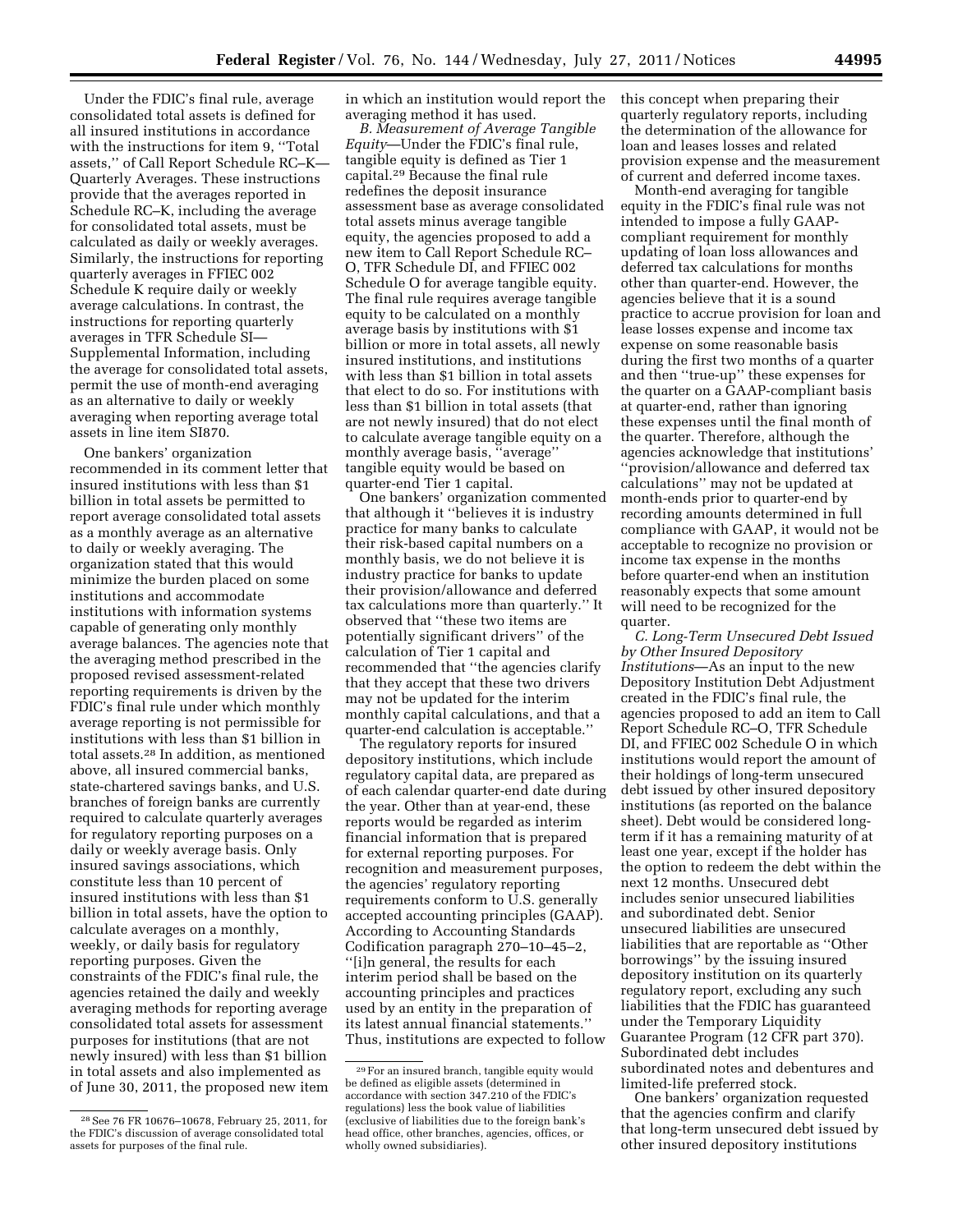includes only debt securities reported in certain specific Call Report items (and, presumably, in certain specific items in the TFR and the FFIEC 002). The bankers' organization stated that such long-term unsecured debt ''generally is not separately identified in bank systems'' and that ''banks would need to retrospectively identify these assets at the instrument level for holdings currently in the systems and put processes in place to ensure that future holdings are identifiable.''

The agencies note that the FDIC received a few comments on the proposed Depository Institution Debt Adjustment aspect of its November 2010 NPR on the redefined assessment base that stated that this adjustment ''will result in a reporting burden for insured depository institutions.'' The FDIC considered these comments in adopting the final rule and acknowledged that although ''some reporting modifications may have to be made at some institutions, the FDIC believes those changes can be accomplished at minimal time and cost.'' 30

Holdings of long-term unsecured debt issued by other insured depository institutions are not limited to debt securities; rather, such debt also may be included in an institution's loans. From a Call Report perspective, loans to depository institutions (unless held for trading) are separately identifiable in bank systems because they have long been a specific category of loans in the loan schedule (Schedule RC–C, part I), although loans that meet the definition of long-term unsecured debt are not reported separately from other loans in this category. For institutions that file Call Reports, depending on the form of the debt and the intent for which it is held, holdings of long-term unsecured debt issued by other insured depository institutions would be included in Schedule RC–B, item 6.a, ''Other domestic debt securities''; Schedule RC– C, part I, item 2, ''Loans to depository institutions and acceptances of other banks''; Schedule RC–D, item 5.b, ''All other debt securities''; and Schedule RC–D, item 6.d, ''Other loans.'' 31 For institutions that file TFRs, holdings of long-term unsecured debt issued by other depository institutions would be included in Schedule SC, line item SC185, ''Other Investment Securities,'' and Schedule SC, line item SC303, Commercial Loans: ''Unsecured.'' For

institutions that file the FFIEC 002, holdings of long-term unsecured debt issued by other depository institutions would be included in Schedule RAL, item 1.c.(4), ''All other'' bonds, notes, and debentures; Schedule RAL, item 1.f.(4), ''Other trading assets''; and Schedule C, item 2, ''Loans to depository institutions and acceptances of other banks.'' In response to this comment, the agencies have clarified the instructions for the new item for holdings of long-term unsecured debt issued by other insured depository institutions by referencing the other items elsewhere in the report where these debt holdings are included.

*D. Custodial Bank Deduction Limit*— Consistent with the FDIC's final rule, an institution that is a custodial bank is permitted to report the average amount of certain low-risk assets, which the FDIC will deduct from the custodial bank's assessment base up to a specified limit. For an institution that is a qualifying custodial bank, the agencies proposed that the institution would report the average amount of (1) qualifying low-risk assets and (2) transaction account deposit liabilities identified by the institution as being directly linked to a fiduciary, custody, or safekeeping account at the institution, which is the limit for the assessment base deduction.

As defined in Federal Reserve Regulation D, a ''transaction account'' is defined in general as a domestic office deposit or account from which the depositor or account holder is permitted to make transfers or withdrawals by negotiable or transferable instruments, payment orders of withdrawal, telephone transfers, or other similar devices for the purpose of making payments or transfers to third persons or others or from which the depositor may make third party payments at an automated teller machine, a remote service unit, or another electronic device, including by debit card. For purposes of determining and reporting the custodial bank deduction limit, a foreign office deposit liability with the preceding characteristics also would be treated as a transaction account. For a transaction account to fall within the scope of the custodial bank deduction limit, the titling of the transaction account or specific references in the deposit account documents should clearly demonstrate the link between the transaction account and a fiduciary, custodial, or safekeeping account.

Two bankers' organizations commented on the scope of the custodial bank deduction limit. The agencies proposed that a qualifying custodial bank's deduction limit should include foreign office deposit liabilities with the characteristics of a transaction account, as defined in Regulation D, that are linked to a fiduciary, custody, or safekeeping account when reporting the deduction limit. Both bankers' organizations recommended that the foreign office deposits eligible for inclusion in the deduction limit be expanded to include ''short-term time deposit accounts (usually 1–7 days)'' that are used on occasion in lieu of transaction accounts to ''provide cash management features for the client and are not part of a wealth management strategy.'' In addition, both organizations recommended that the agencies permit escrow accounts, Interest on Lawyers Trust Accounts (IOLTAs),32 and other trust and custodyrelated accounts, which may be held in transaction accounts or short-term time deposit accounts, to be included in the deduction limit because they are operational in nature and not related to wealth management.

In adopting the final rule, the FDIC considered whether the custodial bank deduction limit should encompass all deposits or just transaction accounts linked to a fiduciary, custody, or safekeeping account and decided that the limit should be confined to transaction accounts. Furthermore, in describing the nature of the transaction accounts upon which the deduction limit should be based, the FDIC stated that the accounts should be those used for payments and clearing purposes in connection with fiduciary, custody, and safekeeping accounts. This would include, for example, transaction accounts used to pay for securities or other assets purchased for such accounts. Accordingly, the agencies concluded that, consistent with the FDIC's final rule, deposits reported in the new item for the deduction limit beginning June 30, 2011, should exclude short-term time deposits. Similarly, given the constraints of the FDIC's final rule, escrow accounts, IOLTAs, and other trust and custody-related deposit accounts related to commercial bank services, or otherwise offered outside a custodial bank's fiduciary business unit or another distinct business unit devoted to institutional custodial services, cannot be included in the accounts falling within the scope of the custodial bank deduction limit.

<sup>30</sup> 76 FR 10682, February 25, 2011.

<sup>31</sup>For an institution that files a Call Report but does not complete Schedule RC–D—Trading Assets and Liabilities, long-term unsecured debt issued by other insured depository institutions that is held for trading is included in Schedule RC, item 5, ''Trading assets.''

<sup>32</sup>An IOLTA is an interest-bearing account maintained by a lawyer or law firm for clients. The interest from these accounts is not paid to the law firm or its clients, but rather is used to support lawrelated public service programs, such as providing legal aid to the poor. See 73 FR 72256, November 26, 2008.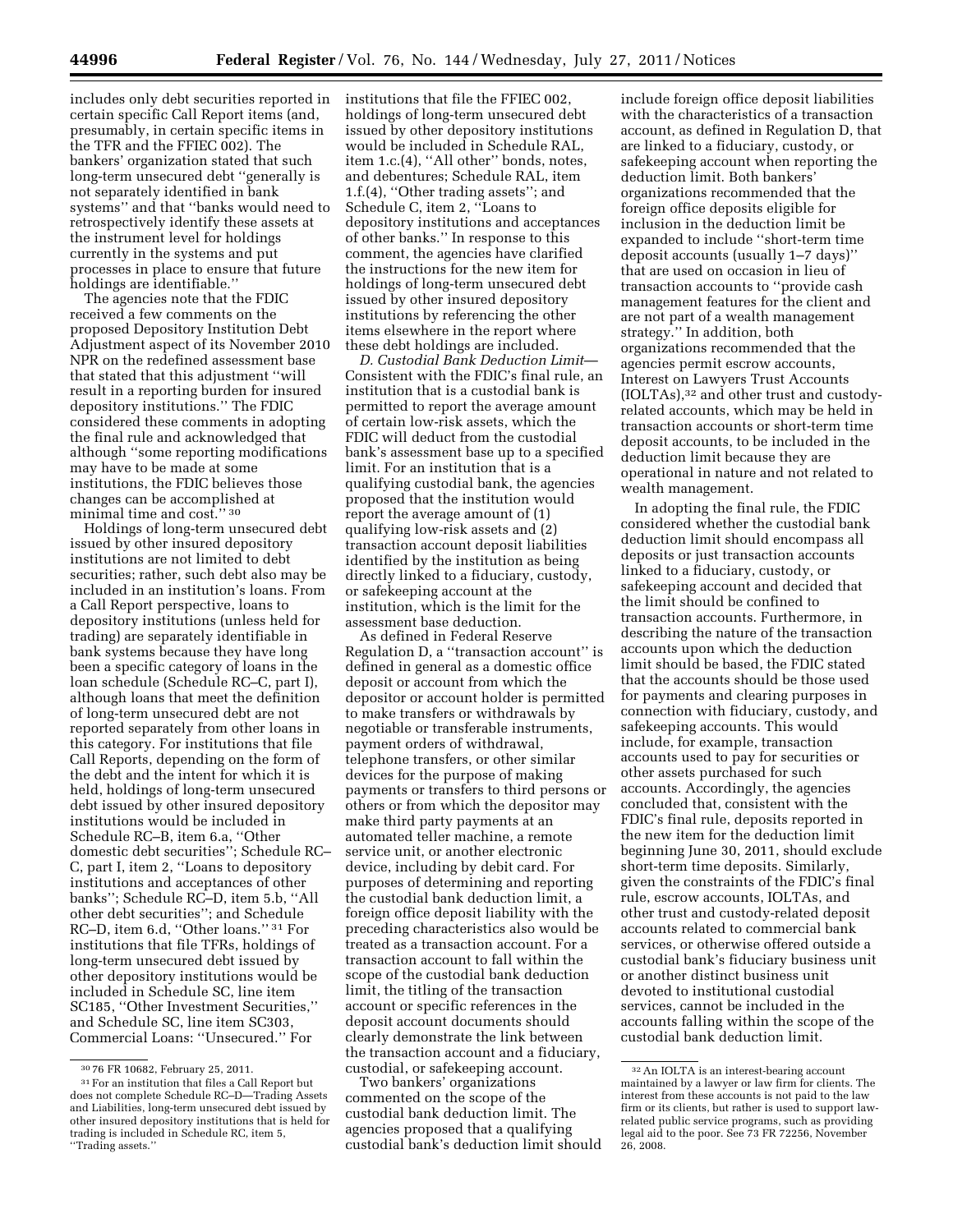### **IV. Risk-Based Assessment System for Large Insured Depository Institutions**

The final rule adopted by the FDIC Board of Directors on February 7, 2011, also amended the assessment system applicable to large insured depository institutions to better capture risk at the time the institution assumes the risk, better differentiate risk among large institutions during periods of good economic and banking conditions based on how they would fare during periods of stress or economic downturns, and better take into account the losses that the FDIC may incur if a large institution fails.33 As previously stated, the final rule took effect for the quarter beginning April 1, 2011, and will be reflected for the first time in the invoices for assessments due September 30, 2011, using data reported in institutions' regulatory reports for June 30, 2011.

Under the FDIC's final rule, assessment rates for large institutions will be calculated using a scorecard that combines CAMELS ratings and certain forward-looking financial measures to assess the risk a large institution poses to the DIF. One scorecard will apply to most large institutions and another scorecard will apply to a subset of large institutions that are structurally and operationally complex or pose unique challenges and risk in the case of failure (highly complex institutions). In general terms, a large institution is an insured depository institution with total assets of \$10 billion or more whereas a highly complex institution is an insured depository institution (other than a credit card bank 34) with total assets of \$50 billion or more that is controlled by a U.S. holding company that has total assets of \$500 billion or more or an insured depository institution that is a processing bank or trust company.35

The scorecard for large institutions (other than highly complex institutions) produces two scores—a performance score and a loss severity score—that are converted into a total score. The performance score, which measures a large institution's financial performance

and its ability to withstand stress, is a weighted average of the scores for three components: (1) Weighted average CAMELS rating score; (2) ability to withstand asset-related stress score, which is itself a weighted average of the scores for four measures; and (3) ability to withstand funding-related stress score, which is a weighted average of the scores for two measures. The loss severity score measures the relative magnitude of potential losses to the FDIC in the event of a large institution's failure by applying a standardized set of assumptions (based on recent failures) regarding liability runoffs and the recovery value of asset categories.

For highly complex institutions, there is a different scorecard with measures tailored to the risks these institutions pose. However, the structure and much of the scorecard for a highly complex institution are similar to the scorecard for other large institutions because it contains both a performance score and a loss severity score. The performance score for highly complex institutions is the weighted average of the scores for the same three components as for large institutions: (1) Weighted average CAMELS rating score; (2) ability to withstand asset-related stress score; and (3) ability to withstand funding-related stress score. However, the measures contained in the latter two components for highly complex institutions differ from those for large institutions. For highly complex institutions, the score for the ability to withstand asset-related stress is the weighted average of the scores for four measures, two of which differ from those used to calculate large institutions' asset-related stress score, and the score for the ability to withstand funding-related stress is the weighted average of the scores for three measures, the first two of which also are used to calculate large institutions' fundingrelated stress score.

The method for calculating the total score for large institutions and highly complex institutions is the same. Once the performance and loss severity scores are calculated for a large or highly complex institution, these scores are converted to a total score. Each institution's total score is calculated by multiplying its performance score by a loss severity factor derived from its loss severity score. The total score is then used to determine the initial base assessment rate for each large institution and highly complex institution.

For complete details on the scorecards for large institutions and highly complex institutions, including the measures used in the calculation of

performance scores and loss severity scores, see the FDIC's final rule.36

#### *Proposed Regulatory Reporting Changes for the Revised Risk-Based Assessment System for Large Institutions and Highly Complex Institutions*

Most of the data used as inputs to the scorecard measures for large institutions and highly complex institutions are available from the Call Reports and TFRs filed quarterly by these institutions, but the data items needed to compute scorecard measures for criticized and classified items, higherrisk assets (as defined in accordance with the FDIC's final rule on assessments), top 20 counterparty exposures, and the largest counterparty exposure are not available from the Call Reports and TFRs. With the revised riskbased assessment system for these institutions under the FDIC's final rule taking effect in the second quarter of 2011, the agencies proposed in their March 2011 initial PRA notice that large and highly complex institutions begin to report the new data items needed as inputs to their respective scorecards in their Call Reports and TFRs beginning June 30, 2011.<sup>37</sup> In addition, certain other data items that will be used in the scorecards for large institutions are not currently reported in the TFR by savings associations. Thus, the agencies also proposed in their March 2011 initial PRA notice to add these data items to the TFR as of June 30, 2011, and to require these data items to be reported by savings associations that are large institutions or have \$10 billion or more in total assets as of that date or a subsequent quarter-end date. Currently, there are about 110 insured depository institutions with \$10 billion or more in total assets that would be affected by some or all of the additional reporting requirements, of which about 20 are savings associations.

The agencies received no comments specifically addressing the following proposed data items that would support the revised risk-based assessment system for large institutions and highly complex institutions, which were implemented in the Call Report and the

<sup>33</sup>See 76 FR 10688, February 25, 2011, at *[http://www.fdic.gov/regulations/laws/federal/2011/](http://www.fdic.gov/regulations/laws/federal/2011/11FinalFeb25.pdf)  [11FinalFeb25.pdf,](http://www.fdic.gov/regulations/laws/federal/2011/11FinalFeb25.pdf)* for the FDIC's overview of the final rule's amendments to the assessment system

applicable to large insured depository institutions. 34As defined in the FDIC's final rule, a credit card bank is an IDI for which credit card receivables plus securitized receivables exceed 50 percent of assets plus securitized receivables.

 $35$  See sections  $327.8(f)$ , (g), and (s) of the FDIC's regulations for the full definitions of the terms ''large institution,'' ''highly complex institution,'' and ''processing bank or trust company,'' respectively. Under both the FDIC's final rule and the FDIC's assessment regulations in effect before April 1, 2011, an insured U.S. branch of a foreign bank is a ''small institution'' regardless of its total assets.

<sup>36</sup>See 76 FR 10688–10703, February 25, 2011, at *[http://www.fdic.gov/regulations/laws/federal/2011/](http://www.fdic.gov/regulations/laws/federal/2011/11FinalFeb25.pdf)  [11FinalFeb25.pdf.](http://www.fdic.gov/regulations/laws/federal/2011/11FinalFeb25.pdf)* 

<sup>37</sup>No savings associations are expected to meet the definition of a highly complex institution. Accordingly, the agencies proposed to add the new data items for highly complex institutions only to the Call Report and not to the TFR. If a savings association were to become a highly complex institution before its proposed conversion from filing TFRs to filing Call Reports effective March 31, 2012 (see 76 FR 39981, July 7, 2011), the FDIC would collect the necessary data directly from the savings association.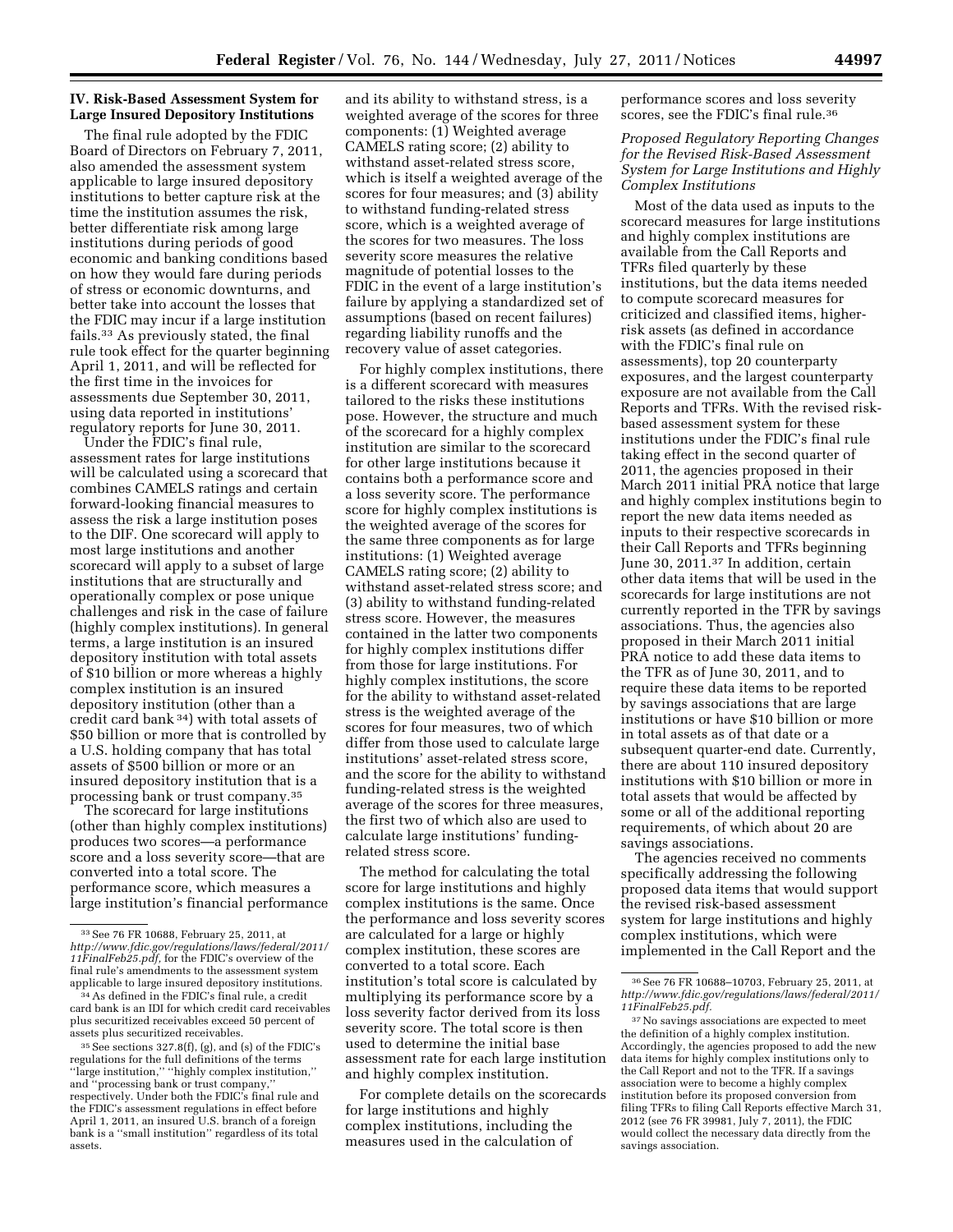TFR effective June 30, 2011, as proposed in the March 2011 initial PRA notice:

• For seven categories of funded loans, new data items to be completed by large institutions for the portion of the balance sheet amount that is guaranteed or insured by the U.S. government, including its agencies and its government-sponsored agencies, other than by the FDIC under losssharing agreements.38

• New data items for large and highly complex institutions for the unused portion of commitments to fund construction, land development, and other land loans secured by real estate (in domestic offices) and for the portion of these unfunded commitments that is guaranteed or insured by the U.S. government, including by the FDIC.

• A new data item for large and highly complex institutions for the amount of other real estate owned (ORE) that is recoverable from the U.S. government, including its agencies and its government-sponsored agencies, under guarantee or insurance provisions, excluding any ORE covered under FDIC loss-sharing agreements.

• A new data item for large and highly complex institutions for the amount of their nonbrokered time deposits of more than \$250,000.

• New TFR data items for savings associations that are large institutions (or report \$10 billion or more in total assets in their June 30, 2011, or a subsequent TFR) that would provide data used in the scorecards for large institutions that are not currently reported in the TFR by savings associations, but are reported in the Call Report by banks, including the fair value of trading assets and liabilities included in various balance sheet asset and liability categories reported in TFR Schedule SC as well as data on certain securities, loans, deposits, borrowings, and loan commitments.39

39For further information on these new TFR data items, see 76 FR 14469–14470, March 16, 2011.

In contrast, as mentioned above, all 14 of the depository institutions and three of the bankers' organizations that commented on the proposed assessment-related reporting changes for large and highly complex institutions in the agencies' March 2011 initial PRA notice raised concerns about the reporting requirements for subprime consumer loans and leveraged loans. In addition, one depository institution and two bankers' organizations offered comments on other aspects of the proposed reporting requirements for large and highly complex institutions. These comments are discussed in Sections IV.A through IV.F below.

As stated earlier in this notice, the FDIC previously provided the banking industry opportunities to comment on all of the measures and definitions of the measures used within the scorecard for large insured depository institution pricing purposes through the publication of two separate NPRs in May and November 2010.40 During the 2010–2011 rulemaking process, the FDIC received numerous recommendations to refine and clarify scorecard measures and definitions. The FDIC staff considered all of these recommendations and finalized the definitions that were included in the final rule redefining the assessment base and revising the assessment system for large insured depository institutions that was approved by the FDIC Board on February 7, 2011.41 With the exception of some of the data availability issues discussed below, most of the comments received in response to the agencies' March 2011 initial PRA notice were not new recommendations and had already been considered by the FDIC during the 2010–2011 rulemaking process prior to issuance of the final rule.

As previously noted, the definitions of subprime loans, leveraged loans, and nontraditional mortgage loans in the FDIC's February 2011 final rule are applicable only for purposes of deposit insurance assessments. Given the specific and limited purpose for which these definitions will be used, they will not be applied for supervisory purposes.

*A. Data Availability for Reporting Subprime Consumer Loans and Leveraged Loans*—In their March 2011 initial PRA notice, the agencies proposed that two new items be added to the Call Report and the TFR for the

amount of subprime consumer loans and leveraged loans. The definitions to be used for these two asset categories for regulatory reporting purposes were taken from Appendix C of the FDIC's final rule.42 These two new items are to be completed by large institutions and highly complex institutions.

According to Appendix C of the FDIC's final rule, which applies for assessment purposes only, subprime loans include:

loans made to borrowers that display one or more of the following credit risk characteristics (excluding subprime loans that are previously included as nontraditional mortgage loans) at origination or upon refinancing, whichever is more recent.

• Two or more 30-day delinquencies in the last 12 months, or one or more 60-day delinquencies in the last 24 months;

• Judgment, foreclosure, repossession, or charge-off in the prior 24 months;

• Bankruptcy in the last 5 years; or

• Debt service-to-income ratio of 50 percent or greater, or otherwise limited ability to cover family living expenses after deducting total monthly debt-service requirements from monthly income.11

Subprime loans also include loans identified by an insured depository institution as subprime loans based upon similar borrower characteristics and securitizations where more than 50 percent of assets backing the securitization meet one or more of the preceding criteria for subprime loans, excluding those securities classified as trading book.

11 *[http://www.fdic.gov/news/news/press/](http://www.fdic.gov/news/news/press/2001/pr0901a.html)  [2001/pr0901a.html;](http://www.fdic.gov/news/news/press/2001/pr0901a.html)* however, the definition in the text above excludes any reference to FICO or other credit bureau scores.

The amount to be reported for subprime loans would include purchased credit impaired loans 43 that meet the definition of a subprime loan in the FDIC's final rule, but would exclude amounts recoverable on subprime loans from the U.S. government, its agencies, or its government-sponsored agencies under guarantee or insurance provisions. The final rule defines subprime loans as those that meet the criteria for being subprime at origination or upon refinancing, whichever is more recent, and excludes loans that have deteriorated subsequent to origination or refinancing.

As described in Appendix C of the FDIC's final rule, which applies for

<sup>38</sup>The seven loan categories are (1) construction, land development, and other land loans secured by real estate (in domestic offices), (2) loans secured by multifamily residential and nonfarm nonresidential properties (in domestic offices), (3) closed-end first lien 1–4 family residential mortgages (in domestic offices) and non-agency residential mortgage-backed securities, (4) closedend junior lien 1–4 family residential mortgages and home equity lines of credit (in domestic offices), (5) commercial and industrial loans, (6) credit card loans to individuals for household, family, and other personal expenditures, and (7) other consumer loans. Highly complex institutions would report the new item for the portion of the balance sheet amount of construction, land development, and other land loans secured by real estate (in domestic offices) that is guaranteed or insured by the U.S. government, other than by the FDIC.

<sup>40</sup>See 75 FR 23516, May 3, 2010, at *[http://](http://www.fdic.gov/regulations/laws/federal/2010/10proposead57.pdf)  [www.fdic.gov/regulations/laws/federal/2010/](http://www.fdic.gov/regulations/laws/federal/2010/10proposead57.pdf) [10proposead57.pdf,](http://www.fdic.gov/regulations/laws/federal/2010/10proposead57.pdf)* and 75 FR 72612, November 24, 2010, at *[http://www.fdic.gov/regulations/laws/](http://www.fdic.gov/regulations/laws/federal/2010/10proposeAD66LargeBank.pdf) [federal/2010/10proposeAD66LargeBank.pdf.](http://www.fdic.gov/regulations/laws/federal/2010/10proposeAD66LargeBank.pdf)* 

<sup>41</sup>See 76 FR 10672, February 25, 2011, at *[http://www.fdic.gov/regulations/laws/federal/2011/](http://www.fdic.gov/regulations/laws/federal/2011/11FinalFeb25.pdf)  [11FinalFeb25.pdf.](http://www.fdic.gov/regulations/laws/federal/2011/11FinalFeb25.pdf)* 

<sup>42</sup>See 76 FR 10722–10724, February 25, 2011. 43The definition of purchased credit impaired loans is found in Financial Accounting Standards Board Accounting Standards Codification Subtopic 310–30, Receivables—Loans and Debt Securities Acquired with Deteriorated Credit Quality (formerly AICPA Statement of Position 03–3, ''Accounting for Certain Loans or Debt Securities Acquired in a Transfer'').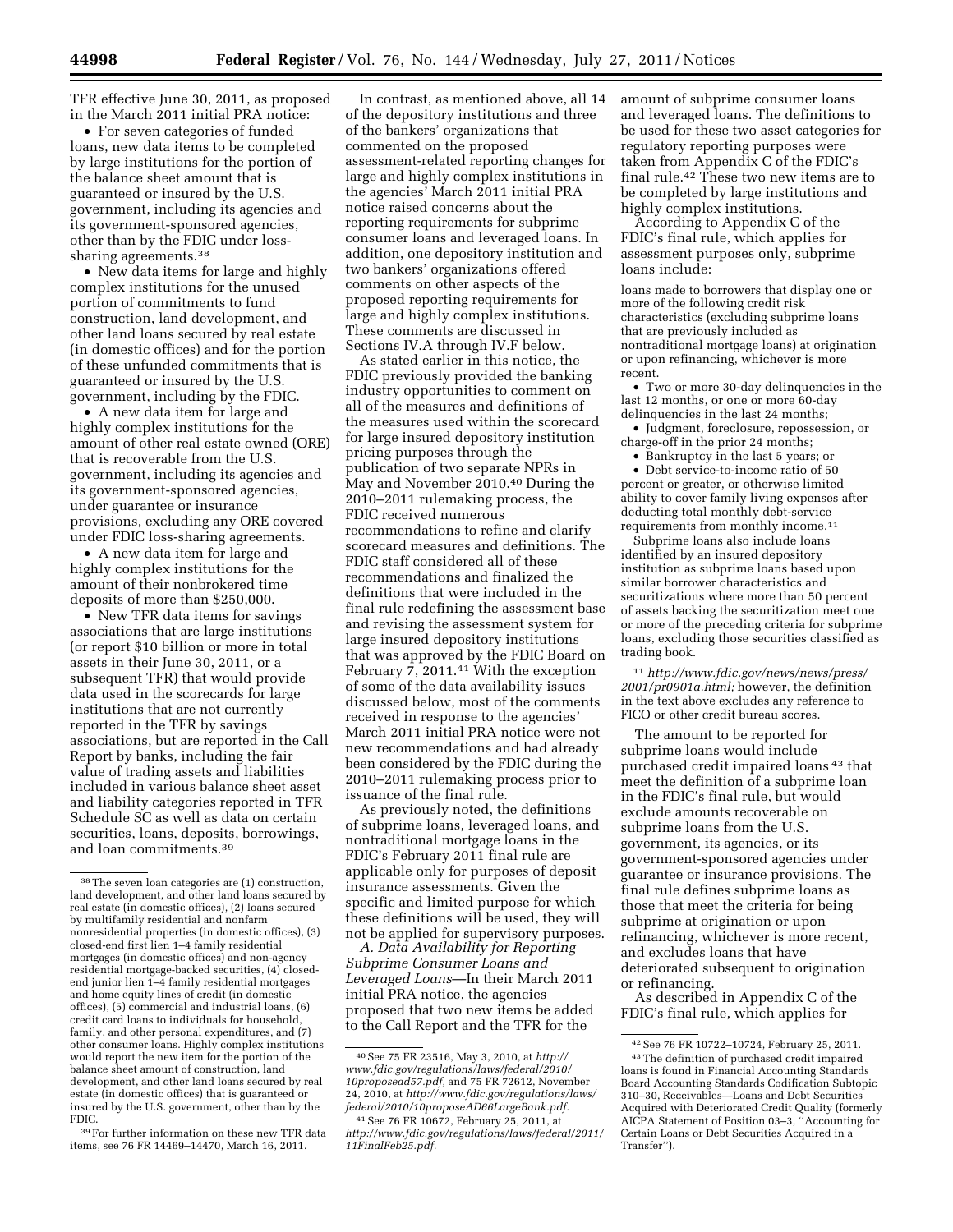assessment purposes only, leveraged loans include:

(1) all commercial loans (funded and unfunded) with an original amount greater than \$1 million that meet any one of the conditions below at either origination or renewal, except real estate loans; (2) securities issued by commercial borrowers that meet any one of the conditions below at either origination or renewal, except securities classified as trading book; and (3) securitizations that are more than 50 percent collateralized by assets that meet any one of the conditions below at either origination or renewal, except securities classified as trading book. $45$ 

• Loans or securities where borrower's total or senior debt to trailing twelve-month EBITDA'' 6 (i.e. operating leverage ratio) is greater than 4 or 3 times, respectively. For purposes of this calculation, the only permitted EBITDA adjustments are those adjustments specifically permitted for that borrower in its credit agreement; or

• Loans or securities that are designated as highly leveraged transactions (HLT) by syndication agent.7

4 The following guidelines should be used to determine the ''original amount'' of a loan:

(1) For loans drawn down under lines of credit or loan commitments, the ''original amount'' of the loan is the size of the line of credit or loan commitment when the line of credit or loan commitment was most recently approved, extended, or renewed prior to the report date. However, if the amount currently outstanding as of the report date exceeds this size, the ''original amount'' is the amount currently outstanding on the report date.

(2) For loan participations and syndications, the ''original amount'' of the loan participation or syndication is the entire amount of the credit originated by the lead lender.

(3) For all other loans, the ''original amount'' is the total amount of the loan at origination or the amount currently outstanding as of the report date, whichever

is larger. 5 Leveraged loans criteria are consistent with guidance issued by the Office of the Comptroller of the Currency in its Comptroller's Handbook, *[http://](http://www.occ.gov/static/publications/handbook/LeveragedLending.pdf) [www.occ.gov/static/publications/handbook/](http://www.occ.gov/static/publications/handbook/LeveragedLending.pdf)  [LeveragedLending.pdf,](http://www.occ.gov/static/publications/handbook/LeveragedLending.pdf)* but do not include all

 $^6$  Earnings before interest, taxes, depreciation, and amortization.

 $\bar{z}$  [http://www.fdic.gov/news/news/press/](http://www.fdic.gov/news/news/press/2001/pr2801.html) 2001/pr2801.html.

Large and highly complex institutions are to report the balance sheet amount of leveraged loans that have been funded. Unfunded amounts include the unused portions of irrevocable and revocable commitments to make or purchase leveraged loans. The amount to be reported for leveraged loans would include purchased credit impaired loans, but would exclude amounts recoverable on leveraged loans from the U.S. government, its agencies, or its government-sponsored agencies under

guarantee or insurance provisions. Under the FDIC's final rule, a commercial loan will be considered leveraged for assessment purposes only if it meets one of two conditions at origination or renewal, but excludes loans that have deteriorated subsequent to origination or renewal.

In their comments on the proposed reporting requirements for large institutions and highly complex institutions, 14 depository institutions and three bankers' organizations stated that institutions do not have data on subprime and leveraged loans in the manner in which these categories of loans are defined in the FDIC's final rule or do not have the ability to capture the prescribed data on subprime and leveraged loans in time to file their June 2011 regulatory reports and attest to the correctness of the reports. Some of these commenters recommended that the agencies allow large and highly complex institutions to delay the initial reporting of subprime and leveraged loans until the industry and other agencies can work with the FDIC to revise the definitions contained in the FDIC's assessment regulations. Other commenters recommended that large and highly complex institutions be allowed to use their own internal methodologies for identifying subprime and leveraged loans, arguing that these methodologies have been reviewed by regulatory agencies as part of the examination process.

In presenting their views on the definitions of subprime and leveraged loans contained in the FDIC's final rule that were carried forward into the draft reporting instructions for these data items, commenters cited various aspects of the definitions that they found troublesome, made a number of recommendations regarding the definitions, and suggested that large and highly complex institutions be permitted to use their own internal methodologies for identifying such loans rather than the definitions in the final rule.

With respect to the subprime consumer loan definition in the FDIC's final rule, several commenters stated that the FDIC's departure from the subprime definition in the agencies' 2001 Expanded Guidance for Subprime Lending Programs (2001 Guidance) is problematic because it changed the process for identifying subprime loans from one that allowed flexibility to one in which a list of specific characteristics must be considered. Thus, the final rule's definition mandates the credit quality characteristics that must be considered, whereas the 2001 Guidance provides that these same characteristics

''may'' be considered in identifying loans as subprime. Some commenters stated that the definition does not allow for limited exceptions for prime borrowers with minor or isolated credit issues. Several commenters, including one bankers' organization, requested that large and highly complex institutions be allowed to determine their subprime exposures by using a credit scoring algorithm or system (developed either internally or by a vendor) that measures a borrower's probability of default. One commenter stated that loans should only be identified as subprime when they are originated, not when they are refinanced. In addition, one commenter requested that the agencies clarify the scope of the exclusion from reporting for amounts recoverable on subprime loans from the U.S. government, its agencies, or its government-sponsored agencies under guarantee or insurance provisions.44

The agencies note that the FDIC issued two NPRs in 2010 that gave institutions and the industry opportunities to comment twice on the subprime definition. Compared to the definition of subprime in its May 2010 NPR, the FDIC removed the word ''may'' from this definition and made the definition more prescriptive when it issued the November 2010 NPR to ensure uniformity and consistency in the identification of loans to be reported as subprime for deposit insurance assessment purposes. The publication of the November 2010 NPR provided an opportunity for institutions and the industry to comment on the FDIC's more prescriptive subprime loan definition, but the FDIC received no comments regarding the removal of the word ''may'' from the subprime loan definition. The FDIC believes that a prescriptive definition is necessary for purposes of setting assessment rates for large and highly complex institutions. When developing the subprime loan definition that would apply to the scorecards for large and highly complex institutions in the final rule, the FDIC used certain elements of the existing supervisory guidance, but it modified the definition proposed for assessment purposes in the November 2010 NPR in response to industry comments. As explained in the preamble for the final rule,45 the FDIC decided to remove the credit score threshold from the list of potential credit risk characteristics of a

<sup>44</sup>Although this comment was made only with respect to subprime consumer loans, this exclusion is also applicable to certain other proposed new items for large and highly complex institutions. 45See 76 FR 10692, February 25, 2011.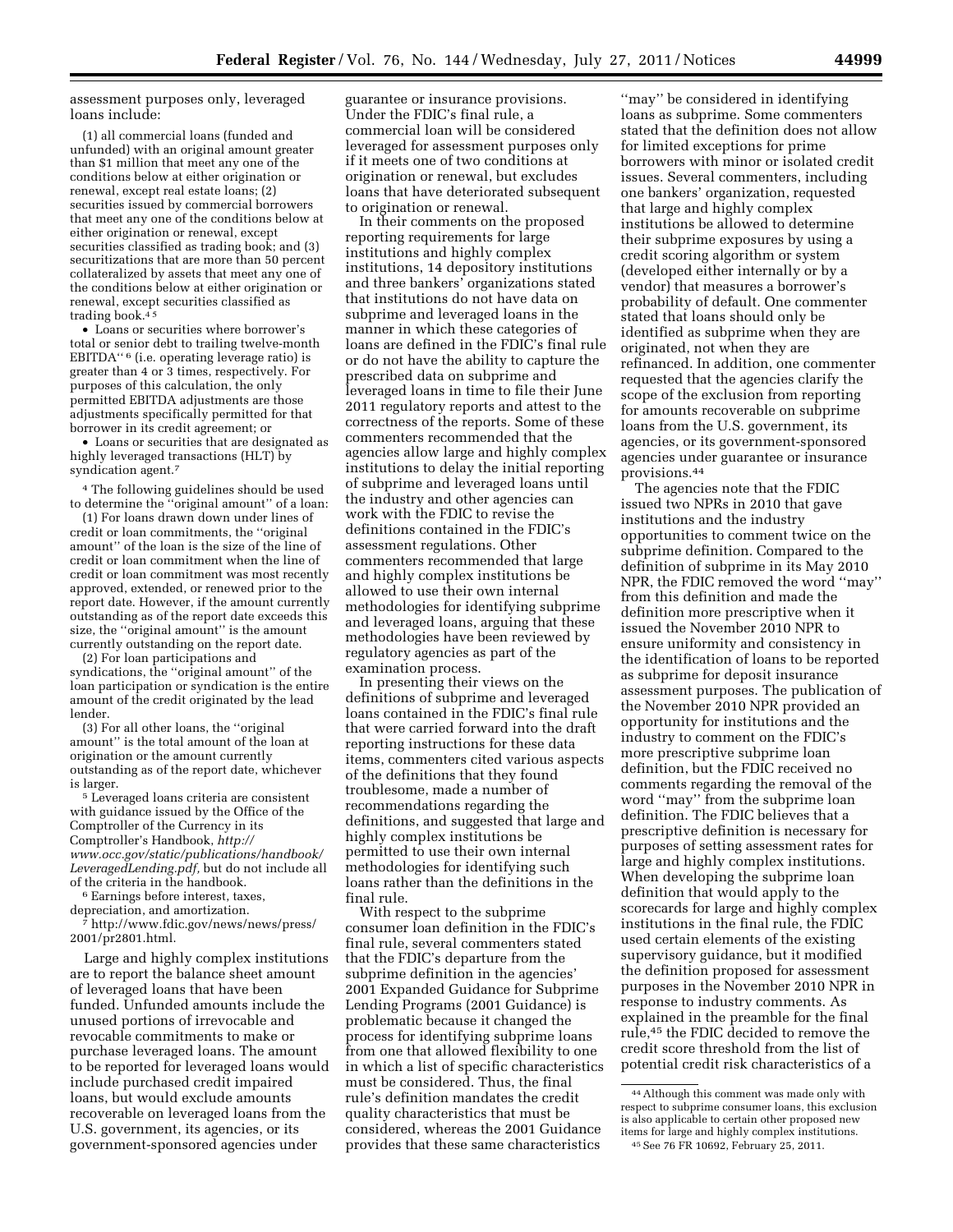subprime borrower because there may be differences among various models that the credit rating bureaus use. In addition, the FDIC viewed reliance on credit scoring models that are controlled by credit rating bureaus as undesirable because these models may be changed at the discretion of the credit rating bureaus. The FDIC concluded in its rulemaking that the credit risk characteristics included in the final rule's subprime loan definition represent information an institution should be able to capture during the loan underwriting process, which would therefore enable the institution to identify consumer loans as subprime based on the specified characteristics.

As mentioned above, one commenter requested clarification—in the context of subprime loans—of the exclusion from reporting for amounts recoverable from the U.S. government, its agencies, or its government-sponsored agencies under guarantee or insurance provisions. The FDIC's final rule includes this exclusion not just for subprime loans, but for each loan concentration category. To clarify the scope of this exclusion, examples include guarantees or insurance (or reinsurance) provided by the Department of Veterans Affairs, the Federal Housing Administration, the Small Business Administration (SBA), the Department of Agriculture Rural Development Loan Program, and the Department of Education for individual loans as well as coverage provided by the FDIC under loss-sharing agreements. For loan securitizations and securities, examples include those guaranteed by the Government National Mortgage Association, the Federal National Mortgage Association (Fannie Mae), and the Federal Home Loan Mortgage Corporation (Freddie Mac) as well as SBA Guaranteed Loan Pool Certificates and securities covered by FDIC losssharing agreements. However, if an institution holds securities backed by mortgages it has transferred to Fannie Mae or Freddie Mac with recourse or other transferor-provided enhancements, these securities should not be considered guaranteed to the extent of the institution's maximum contractual credit exposure arising from the enhancements.

With respect to the proposed data item for leveraged loans, several commenters recommended that the definition be modified so that it only applies to loans where the proceeds are used for buyouts, acquisitions, and recapitalizations. A number of commenters also objected to the FDIC's prescription in the final rule of one specific "bright-line" financial metric-

debt to EBITDA—to determine whether a loan is leveraged, arguing that a single financial metric is too simplistic and does not consider the risk characteristics of borrowers in different industries. One commenter suggested collateral protection be considered in the definition. Another commenter suggested that securities and securitizations backed by leveraged loans should be excluded from the leveraged loan definition. This commenter also questioned the proposed instructional language stating that undrawn credit lines should be considered fully drawn when calculating debt to EBITDA ratios because this treatment penalizes borrower leverage, especially because undrawn commitments are often not drawn.

The FDIC's definition of leveraged loans in the final rule for large and highly complex institution deposit insurance pricing purposes is the result of several modifications to the original definition proposed by the FDIC in the NPRs published by the FDIC in May 2010 and November 2010. The FDIC's final rule includes modifications to the proposed definition that were made in response to comments received from the industry during the comment periods on the two NPRs. Commenters on the November 2010 notice recommended that the purpose of a loan should not be used as an independent condition for identifying the loan as leveraged, stating that a loan that is made ''for buyout, acquisition, and recapitalization'' is not implicitly risky and ignores the current financial condition of the borrower. As it prepared the leveraged loan definition for inclusion in the final rule, the FDIC agreed, in part, with this assessment and concluded that the amount of borrower leverage, rather than the purpose of a loan, should dictate whether or not the loan is leveraged and thus possesses higher risk. The higher-risk asset concentration measure in the scorecards for large and highly complex institutions is designed to capture this elevated risk. As further noted in the preamble for the final rule,46 the FDIC believes that some bright-line metrics are necessary to ensure that institutions take a uniform approach to identifying loans to be reported as leveraged for assessment purposes. The FDIC used the metrics outlined in the February 2008 Comptroller's Handbook on Leveraged Lending (Handbook) 47 as the initial basis for its definition; however, to ensure consistency among institutions,

the leveraged loan definition in the FDIC's final rule is more prescriptive than the Handbook guidance. However, the FDIC and the agencies considered the comment opposing the inclusion of undrawn credit lines in the debt to EBITDA metrics and are removing this provision from the draft instructions for reporting leveraged loans. Finally, for purposes of the final rule's definition of leveraged loans, the FDIC concluded that the inclusion of securities and securitizations within the definition of leveraged lending is consistent with the concept of a comprehensive concentration measure, which should include the total exposure arising from assets that share a particular set of characteristics.

The agencies acknowledged commenters' concerns about the definitions of subprime consumer loans and leveraged loans in the FDIC's final rule and the inability of large and highly complex institutions to report the amounts of these two categories of higher-risk assets in accordance with the final rule's definitions, particularly beginning with the June 30, 2011, report date. In consideration of these concerns, the agencies agreed to provide transition guidance for the reporting of subprime consumer loans and leveraged loans. As more fully explained in Section II above, for loans originated or purchased prior to October 1, 2011, and securities where the underlying loans were originated predominantly prior to October 1, 2011, for which a large or highly complex institution does not have within its data systems the information necessary to determine subprime consumer or leveraged status in accordance with the definitions of these two higher-risk asset categories in the FDIC's final rule, the institution may use its existing internal methodology for identifying subprime consumer or leveraged loans for purposes of reporting these assets in its Call Reports or TFRs. Institutions that do not have an existing internal methodology in place to identify subprime consumer or leveraged loans may, as an alternative to applying the definitions in the FDIC's final rule to pre-October 1, 2011, loans and securities, apply existing guidance provided by their primary federal regulator, the agencies' 2001 Expanded Guidance for Subprime Lending Programs,48 or the February 2008 Comptroller's Handbook on Leveraged Lending 49 for purposes of identifying subprime consumer and leveraged loans

<sup>46</sup>See 76 FR 10692, February 25, 2011. 47*[http://www.occ.gov/static/publications/](http://www.occ.gov/static/publications/handbook/LeveragedLending.pdf) [handbook/LeveragedLending.pdf.](http://www.occ.gov/static/publications/handbook/LeveragedLending.pdf)* 

<sup>48</sup>*[http://www.fdic.gov/news/news/press/2001/](http://www.fdic.gov/news/news/press/2001/pr0901a.html) [pr0901a.html.](http://www.fdic.gov/news/news/press/2001/pr0901a.html)* 

<sup>49</sup>*[http://www.occ.gov/static/publications/](http://www.occ.gov/static/publications/handbook/LeveragedLending.pdf)* 

*[handbook/LeveragedLending.pdf.](http://www.occ.gov/static/publications/handbook/LeveragedLending.pdf)*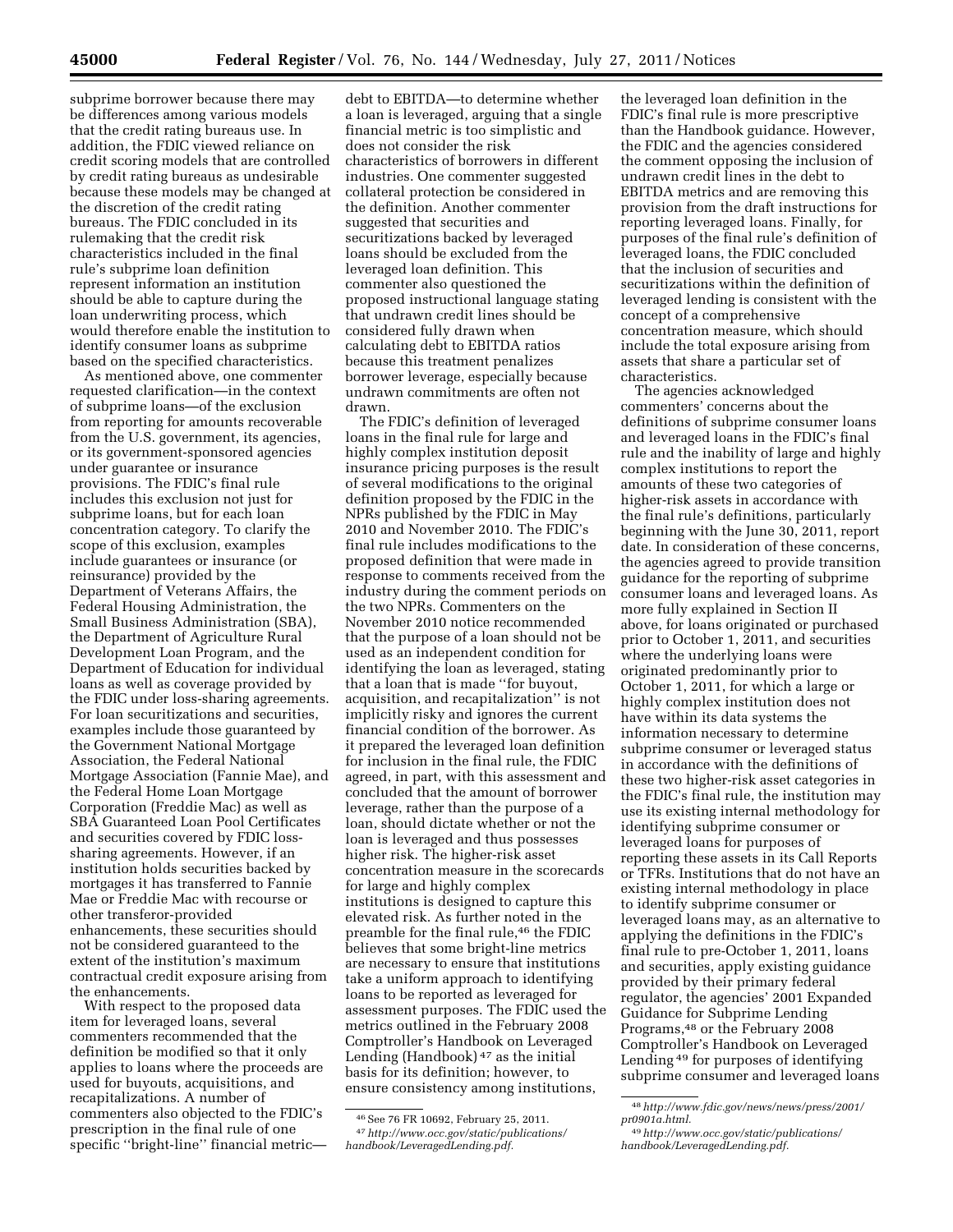originated or purchased prior to October 1, 2011, and subprime consumer and leveraged securities where the underlying loans were originated predominantly prior to October 1, 2011. All loans originated on or after October 1, 2011, and all securities where the underlying loans were originated predominantly on or after October 1, 2011, must be reported as subprime consumer or leveraged loans and securities according to the definitions of these higher-risk asset categories set forth in the FDIC's final rule.50

*B. Criticized and Classified Items*— The agencies proposed to add separate data items to the Call Report for the amount of items designated Special Mention, Substandard, Doubtful, and Loss.51 These four data items are to be completed by large institutions and highly complex institutions and would cover both on- and off-balance sheet items that are criticized and classified. These data items were already being collected on a confidential basis from all savings associations on the TFR in Schedule VA—Consolidated Valuation Allowances and Related Data in line items VA960, VA965, VA970, and VA975.

According to Appendix A of the FDIC's final rule:

Criticized and classified items include items an institution or its primary federal regulator have graded ''Special Mention'' or worse and include retail items under Uniform Retail Classification Guidelines, securities, funded and unfunded loans, other real estate owned (ORE), other assets, and marked-to-market counterparty positions, less credit valuation adjustments.2 Criticized and classified items exclude loans and securities in trading books, and the amount recoverable from the U.S. government, its agencies, or government-sponsored agencies, under guarantee or insurance provisions.

——————

excess collateral has been posted to the counterparty. For purposes of the Criticized and Classified Items/Tier 1 Capital and Reserves definition a marked-to-market counterparty position less any credit valuation adjustment can never be less than zero.

Saving associations that are large or highly complex institutions would complete existing line items VA960, VA965, VA970, and VA975 in accordance with the preceding Appendix A guidance rather than the existing TFR instructions for these four line items. All other savings associations would continue to follow the existing TFR instructions for these four line items.

Comments were received from one depository institution and two bankers' organizations on the reporting of criticized and classified items proposed in the agencies' March 2011 initial PRA notice. One commenter expressed concerns about the comparability of criticized and classified totals that would be reported by different institutions, stating that some institutions may be conservative and ''over-report'' the amount of criticized and classified items while other institutions may be willing to take on more risk and ''under-report'' the amount of such items. This commenter requested assurances that items will be judged similarly across all institutions. This commenter also requested that the agencies clarify the meaning of ''unfunded loans'' as used in the definition of criticized and classified items. Another commenter requested that the phrase ''less credit valuation adjustments'' be removed from the definition to ensure consistency with information on criticized and classified items currently reported to the OCC by many institutions. The third commenter similarly recommended that institutions report the same data in the new items for criticized and classified items that they currently submit to their primary federal regulator. In this regard, both of these commenters cited the ''Fast Data Reporting Form'' used for this purpose by OCC-regulated institutions.

The agencies have developed uniform definitions for criticized and classified items and these definitions have been utilized for many years.<sup>53</sup> Additionally, the agencies expect the classifications or grades assigned to an institution's credit

exposures to be subject to review and validation as part of the institution's internal control processes and by the institution's primary federal regulator as part of an ongoing supervisory program. In this regard, an institution that maintains a credit grading system that differs from the agencies' framework for criticized and classified items is expected to maintain documentation that translates the institution's system into the framework used by the agencies. This documentation should be sufficient to enable examiners to reconcile the totals for the various credit grades under the institution's system to the agencies' categories of criticized and classified items. Thus, the agencies believe that there is comparability across institutions in designating items as criticized or classified. Nevertheless, the FDIC will consider the effectiveness of an institution's internal credit grading system, generally as determined by the institution's primary federal regulator, when making adjustments to an institution's total score for purposes of setting assessment rates for large and highly complex institutions.

As used in the definition of criticized and classified items, the term ''unfunded loans'' represents the amount that the borrower is entitled to draw upon as of the quarter-end report date, i.e., the unused commitment as defined in the instructions to Call Report Schedule RC–L, item 1. The agencies have clarified the instructions for reporting criticized and classified items accordingly.

Lastly, for purposes of measuring the actual risk exposure to a large or highly complex institution from a criticized and classified marked-to-market counterparty position under its final rule, the FDIC concluded that it is appropriate to reduce the counterparty position by any applicable credit valuation adjustment. Not requiring an institution to apply credit valuation adjustments to its marked-to-market counterparty positions could potentially result in over-reporting the amount of criticized and classified items. However, a large or highly complex institution that has not previously measured its marked-to-market counterparty positions net of any applicable credit valuation adjustments for purposes of reporting criticized and classified items internally and to its primary federal regulator may report these positions in this same manner for deposit insurance assessment purposes in the Call Report or TFR, particularly if the institution concludes that updating its reporting systems to net these adjustments would impose an undue burden on the institution.

<sup>2</sup> A marked-to-market counterparty position is equal to the sum of the net marked-to-market derivative exposures for each counterparty. The net marked-to-market derivative exposure equals the sum of all positive marked-to-market exposures net of legally enforceable netting provisions and net of all collateral held under a legally enforceable CSA 52 plus any exposure where

<sup>50</sup>For loans purchased on or after October 1, 2011, large and highly complex institutions may apply the transition guidance to loans originated prior to that date. Loans purchased on or after October 1, 2011, that also were originated on or after that date must be reported as subprime or leveraged according to the definitions of these higher-risk asset categories set forth in the FDIC's final rule.

<sup>51</sup>Loss items would include any items graded Loss that have not yet been written off against the allowance for loan and leases losses (or another valuation allowance) or charged directly to earnings, as appropriate.

<sup>52</sup>Credit Support Annex.

<sup>53</sup>See the Uniform Agreement on the Classification of Assets and Appraisal of Securities Held by Banks and Thrifts issued by the OCC, the Board, the FDIC, and the OTS in June 2004 at *[http://www.fdic.gov/news/news/financial/2004/](http://www.fdic.gov/news/news/financial/2004/fil7004.html) [fil7004.html.](http://www.fdic.gov/news/news/financial/2004/fil7004.html)* The 2004 agreement replaced an interagency agreement with the same title that was issued in 1979 and had its origins in interagency guidance issued in 1938.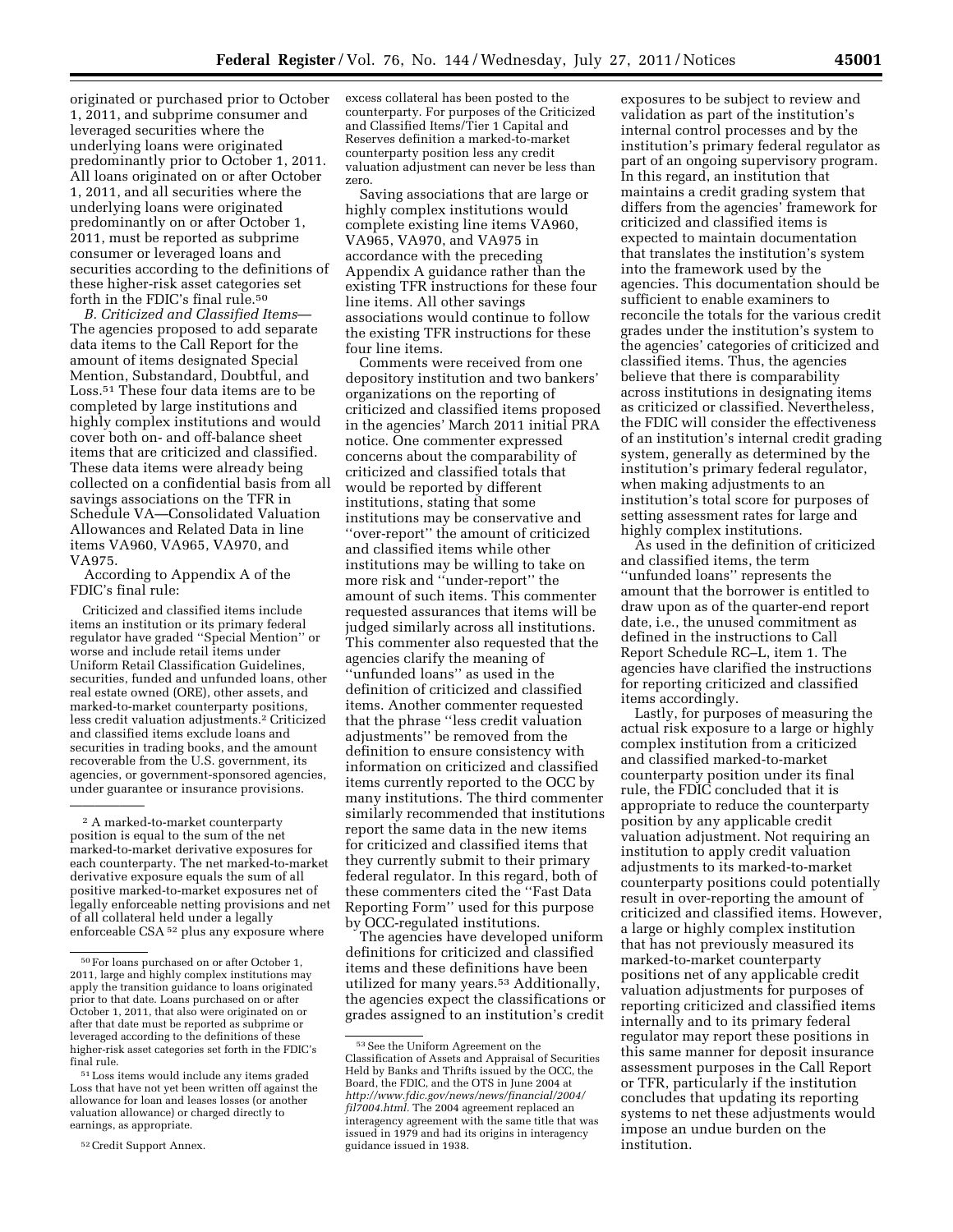*C. Nontraditional Mortgage Loans*— The agencies proposed to add a data item to the Call Report and the TFR for the balance sheet amount of nontraditional 1–4 family residential mortgage loans, including certain securitizations of such mortgages. The data item is to be completed by large and highly complex institutions. As described in Appendix C of the FDIC's final rule, which applies for assessment purposes only, nontraditional mortgage loans include all:

residential loan products that allow the borrower to defer repayment of principal or interest and includes all interest-only products, teaser rate mortgages, and negative amortizing mortgages, with the exception of home equity lines of credit (HELOCs) or reverse mortgages.8 9 10

For purposes of the higher-risk concentration ratio, nontraditional mortgage loans include securitizations where more than 50 percent of the assets backing the securitization meet one or more of the preceding criteria for nontraditional mortgage loans, with the exception of those securities classified as trading book.

<sup>9</sup> http://www.fdic.gov/regulations/laws/ *[federal/2006/06noticeFINAL.html.](http://www.fdic.gov/regulations/laws/federal/2006/06noticeFINAL.html)* 

10A mortgage loan is no longer considered a nontraditional mortgage once the teaser rate has expired. An interest only loan is no longer considered nontraditional once the loan begins to amortize.

The amount to be reported for nontraditional mortgage loans for deposit insurance assessment purposes would include purchased credit impaired loans, but would exclude amounts recoverable on nontraditional mortgage loans from the U.S. government, its agencies, or its government-sponsored agencies under guarantee or insurance provisions.

One depository institution and two bankers' organizations requested certain clarifications of the scope of the nontraditional mortgage loan data item. More specifically, these commenters asked whether nontraditional mortgages include conventional amortizing adjustable rate mortgages (ARMs) and residential construction loans on which the borrower is required to make only interest payments during the construction period and whether nontraditional mortgages can be reclassified as traditional loans when they begin to fully amortize. One commenter requested clarification of the term ''discounted initial rate'' as used in the nontraditional mortgage loan definition. This commenter also asked whether the teaser-rate mortgage loan

definition applied to all ARMs or only to those that permit negative amortization. Another commenter recommended either removing the reference to teaser rates from the nontraditional mortgage loan definition or changing the definition to be consistent with existing regulatory definitions. This commenter cited the description of teaser rates in the OTS's 2011 Examination Handbook.54

Although the FDIC used the October 2006 Interagency Guidance on Nontraditional Mortgage Product Risks 55 as the starting point for the definition of nontraditional mortgage loans in its final rule, the final rule's definition for assessment purposes only differs from the Interagency Guidance in some respects. Therefore, in response to the comments, the agencies agreed that certain clarifications of the final rule's definition would be appropriate to assist institutions in properly reporting the amount of nontraditional mortgage loans in the Call Report and TFR. Accordingly, the agencies have revised the reporting instructions to state that nontraditional mortgage loans do not include residential construction loans on which the borrower is required to pay only interest or conventional fully amortizing ARMs that do not have a teaser rate. However, ARMs that have a teaser rate that has not expired would be considered nontraditional mortgage loans for deposit insurance assessment purposes. In addition, the reporting instructions have been clarified to state that nontraditional mortgages can be reclassified as traditional loans once they become fully amortizing loans, provided they do not have a teaser rate. Finally, the reporting instructions now indicate that a loan has a teaser rate, i.e., a discounted initial rate, when the loan's effective interest rate at the time of origination or refinancing is less than the rate the bank is willing to accept for an otherwise similar extension of credit with comparable risk.

*D. Counterparty Exposures*—The agencies proposed to add new items to the Call Report for the total amount of an institution's 20 largest counterparty exposures and the amount of the institution's largest counterparty exposure, which would be completed only by highly complex institutions. According to Appendix A of the FDIC's final rule:

Counterparty exposure is equal to the sum of Exposure at Default (EAD) associated with derivatives trading and Securities Financing Transactions (SFTs) and the gross lending

exposure (including all unfunded commitments) for each counterparty or borrower at the consolidated entity level [of the counterparty].1

1EAD and SFTs are defined and described in the compilation issued by the Basel Committee on Banking Supervision in its June 2006 document, ''International Convergence of Capital Measurement and Capital Standards.'' The definitions are described in detail in Annex 4 of the document. Any updates to the Basel II capital treatment of counterparty credit risk would be implemented as they are adopted. *[http://](http://www.bis.org/publ/bcbs128.pdf)  [www.bis.org/publ/bcbs128.pdf.](http://www.bis.org/publ/bcbs128.pdf)* 

When measuring counterparty exposure for deposit insurance pricing purposes, highly complex institutions should exclude exposure amounts arising from due from accounts, federal funds sold, investments in debt and equity securities, and credit protection purchased or sold where the counterparty under consideration is the reference entity.

Two bankers' organizations requested that, for purposes of the two counterparty exposure data items, highly complex institutions be permitted to use the same EAD amounts for derivatives and SFTs as reported in the schedules of Form FFIEC 101, Risk-Based Capital Reporting for Institutions Subject to the Advanced Capital Adequacy Framework, produced for their Basel II ''parallel run.'' These organizations argued that a requirement to produce EADs under a different methodology would be burdensome and inconsistent with the risk associated with these exposures. One bankers' organization suggested that a secondbest alternative to using the EAD amounts reported in the Form FFIEC 101 would be to use the asset amounts reported on an institution's balance sheet.

In order for a highly complex institution to adopt an Internal Models Methodology (IMM) to calculate EAD, the agencies believe that the institution must receive approval from its primary federal regulator in accordance with the risk-based capital standards issued by its regulator. In this regard, an institution supervised by the FDIC should follow the methodology prescribed by 12 CFR Part 325, Appendix D, Section 32; an institution supervised by the Office of the Comptroller of the Currency should follow the methodology prescribed by 12 CFR Part 3, Appendix C, Section 32; and an institution supervised by the Federal Reserve should follow the methodology prescribed by 12 CFR Part 208, Appendix F, Section 32. If a highly complex institution has not received regulatory approval to adopt an IMM,

<sup>&</sup>lt;sup>8</sup> For purposes of this rule making, a teaserrate mortgage loan is defined as a mortgage with a discounted initial rate where the lender offers a lower rate and lower<br>payments for part of the mortgage term.

<sup>54</sup>*[http://www.ots.treas.gov/](http://www.ots.treas.gov/?p=ExaminationHandbook)* 

*[<sup>?</sup>p=ExaminationHandbook.](http://www.ots.treas.gov/?p=ExaminationHandbook)* 

<sup>55</sup>See 71 FR 58609, October 4, 2006.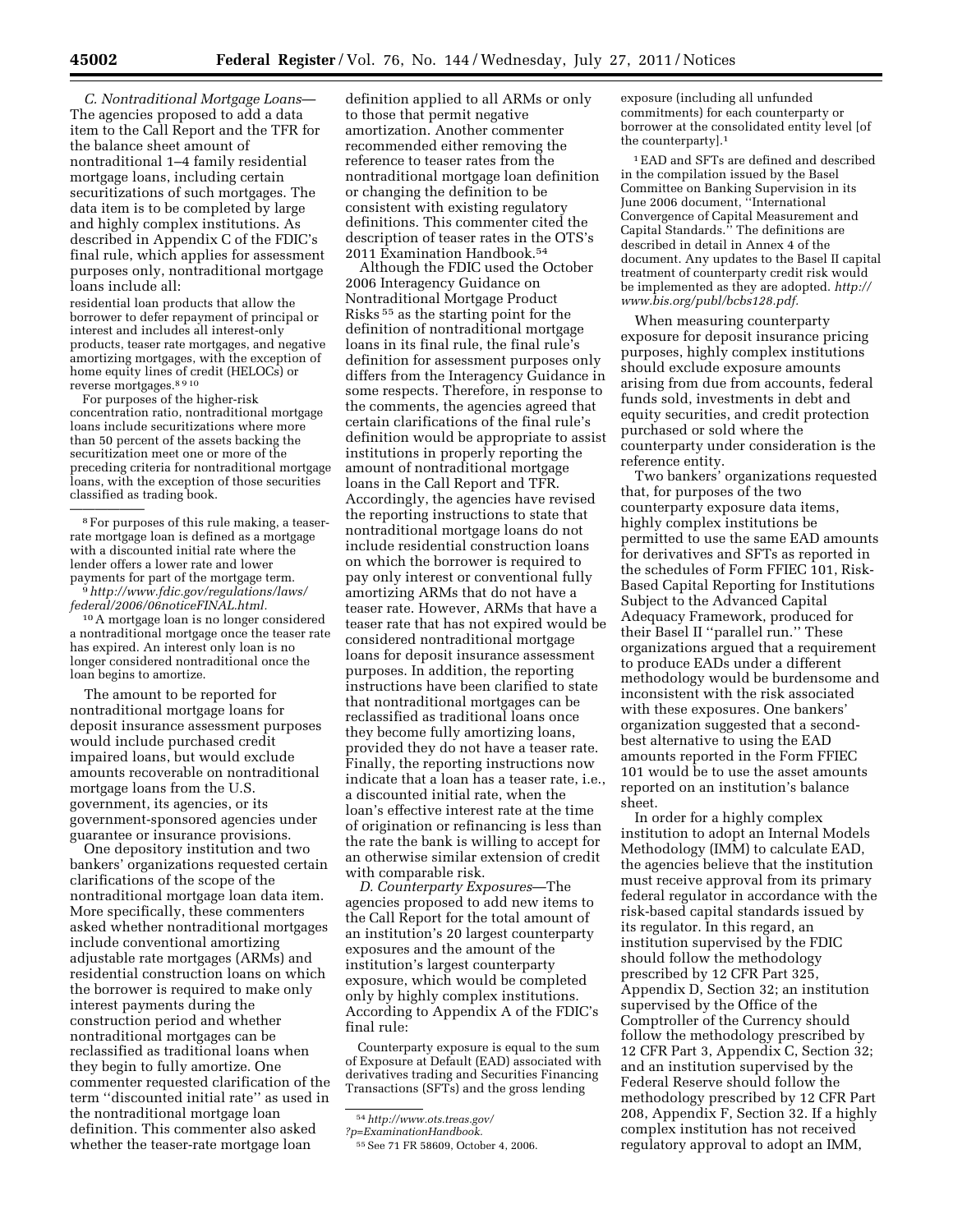then it may calculate EAD using the current exposure methodology in accordance with the risk-based capital standards issued by its primary federal regulator. As an alternative, an institution without approval to adopt the IMM or not adopting an IMM may report the credit equivalent amount for each counterparty's derivative exposures as calculated in accordance with the instructions for Call Report Schedule RC–R, item 54, ''Derivative contracts.'' The agencies have incorporated this guidance into the reporting instructions for counterparty exposure data items.

*E. Treatment of Loans Held for Trading When Reporting Higher-Risk Asset Categories*—One bankers' organization noted that ''for several new reporting items (e.g. nontraditional mortgage loans, subprime consumer loans, and leveraged loans) \* \* \* securities included in the definition of higher-risk assets exclude those securities held for trading purposes.'' The organization recommended that loans held for trading also be excluded from these higher-risk asset items, consistent with the treatment of securities held for trading.

The agencies agree that there should be a consistent treatment of securities and loans held for trading for deposit insurance pricing purposes. Therefore, a large or highly complex institution should exclude loans that would otherwise fall within the scope of the definitions of nontraditional mortgage loans, subprime consumer loans, and leveraged loans, but are reported as trading assets in its Call Report or TFR, from the amounts reported for these higher-risk asset categories. The agencies have revised the instructions for these three data items accordingly.

*F. Confidential Treatment for Certain Data Items for Large Institutions and Highly Complex Institutions*—The proposed data items for criticized and classified items, nontraditional mortgage loans, subprime consumer loans, leveraged loans, top 20 counterparty exposures, and largest counterparty exposure have been gathered for the FDIC's use through examination processes at large and highly complex institutions and are treated as confidential examination information. The agencies proposed to obtain these data items directly from each large or highly complex institution in its regular quarterly regulatory report (Call Report or TFR) and use the reported data as inputs to scorecard measures. Because the agencies continue to regard these items as examination information, the information would continue to be

accorded confidential treatment when collected via the Call Report and TFR.

The agencies received comments from two bankers' organizations supporting the confidential treatment of the proposed examination-related data items identified above. However, they recommended that the agencies collect these data items on a new Call Report Schedule RC–O, part II, rather than within the Memorandum section of Schedule RC–O, which also contains data items that are not accorded confidential treatment, and in a similarly segregated section of the TFR. According to these organizations, the suggested reformatting of these data items would more efficiently facilitate the agencies' ability to remove the examination-related data items from the Call Report and the TFR before making the reports available to the public. In addition, one bankers' organization requested confirmation from the agencies that any change to the confidential treatment of these data items would be published in the **Federal Register.** 

The agencies currently accord confidential treatment to selected data items in the Call Report and the TFR. These data items are located in various schedules within these two reports and, except for two TFR schedules that in their entirety receive confidential treatment, these data items are not segregated from other data items that are publicly available. Data items designated as confidential, regardless of their location within the Call Report or the TFR, are flagged as such within the agencies' data systems that generate the versions of the Call Report and the TFR that are made available to the public on the Internet at *[https://cdr.ffiec.gov/](https://cdr.ffiec.gov/public/ManageFacsimiles.aspx)  [public/ManageFacsimiles.aspx.](https://cdr.ffiec.gov/public/ManageFacsimiles.aspx)*  Accordingly, based on their experience with existing confidential items in the Call Report and the TFR, the agencies do not believe it is necessary to move the examination-related data items to a new Call Report Schedule RC–O, part II, or a similarly segregated section of the TFR to ensure that the agencies do not make the information reported in these data items available to the public.

The agencies confirm that if they decide at a future date to begin making any of the examination-related data items publicly available, such a proposed change will be published for public comment in the **Federal Register.**  The agencies have followed this practice in the past when changing the status of a data item from confidential to publicly available.

One bankers' organization requested that the FDIC restrict access to the Assessment Rate Calculator on the

FDIC's Web site, $56$  which is publicly available, ''to persons authorized by the institution to calculate its own assessment rates.'' The organization recommended this action because ''the spreadsheet is automatically populated by data from a bank's Call Report, providing the user [who enters a bank's FDIC certificate number] with an estimate of the bank's assessment rate.'' The organization expressed concern that the new data items used as inputs to the scorecards for large and highly complex institutions that would be accorded confidential treatment under the agencies' proposal ''would be able to be viewed by the public if they have access to the certificate number of a bank.''

Restricting access to the Assessment Rate Calculator to authorized personnel at individual institutions is not necessary. Inputs to the calculator that are designated as confidential Call Report and TFR data items are not downloaded into the calculator when a user enters an institution's FDIC Certificate Number into the calculator's data entry worksheet. Only those data items that are publicly available are automatically downloaded into the calculator. All confidential data items must be manually entered into the appropriate worksheet cells by the user in order for the calculator to work.

#### **Request for Comment**

As previously stated, the assessmentrelated reporting revisions to the Call Report, the TFR, and the FFIEC 002/ 002S reports that are the subject of this notice were approved by OMB under emergency clearance procedures on June 17, 2011; took effect as of the June 30, 2011, report date; and incorporate modifications made in response to the comments received on the agencies' March 2011 initial PRA notice. Because these revisions will need to remain in effect beyond the limited period associated with OMB's emergency approval, the agencies are publishing this notice to begin normal PRA clearance procedures anew for these revisions.

Accordingly, public comment is requested on all aspects of this joint notice. Comments are invited on:

(a) Whether the proposed revisions to the collections of information that are the subject of this notice are necessary for the proper performance of the agencies' functions, including whether the information has practical utility;

(b) The accuracy of the agencies' estimates of the burden of the information collections as they are

<sup>56</sup>See *[http://www.fdic.gov/deposit/insurance/](http://www.fdic.gov/deposit/insurance/calculator.html)  [calculator.html.](http://www.fdic.gov/deposit/insurance/calculator.html)*